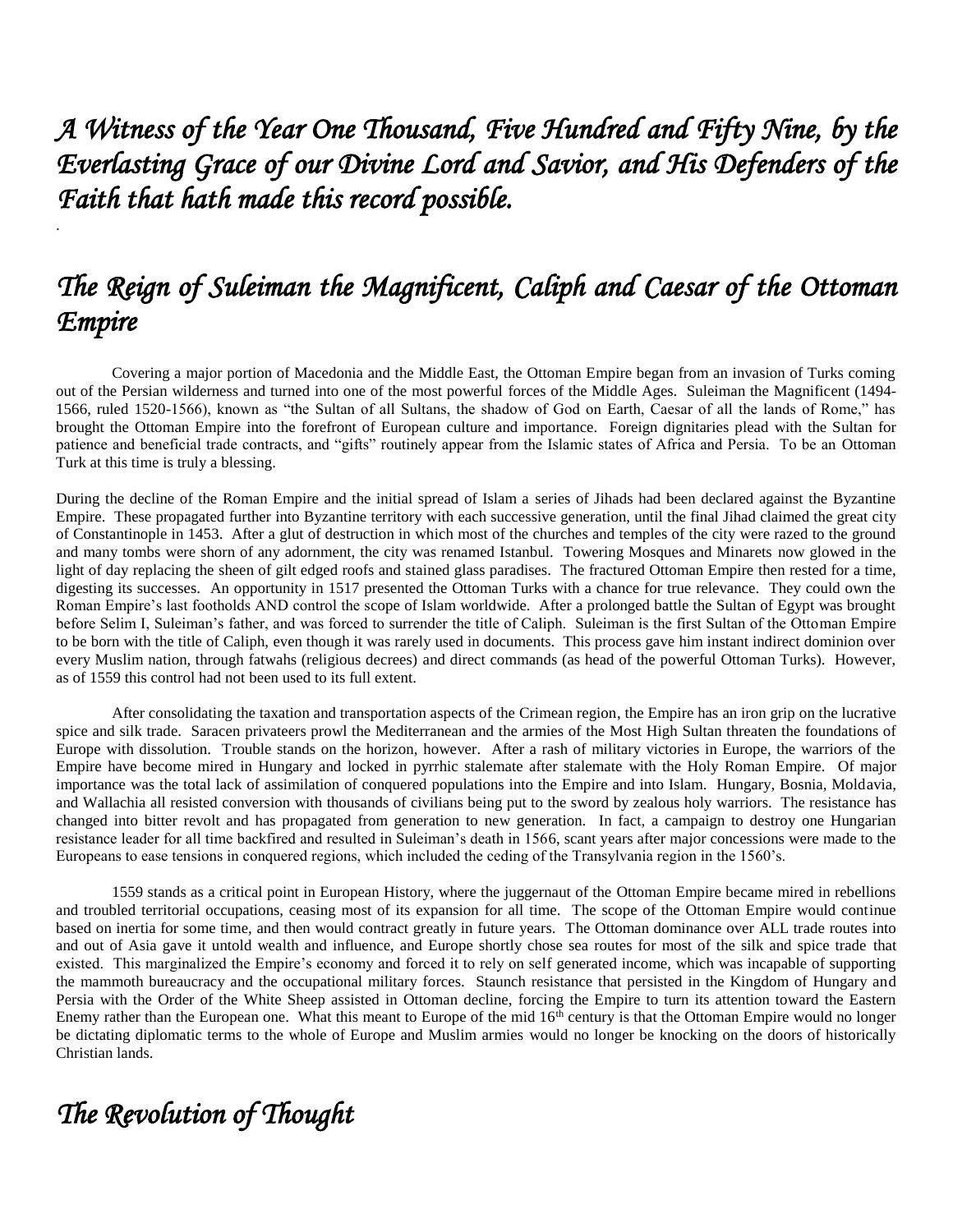As people and culture evolved from the mix of mysticism and superstition that was the hallmark of the dark ages, they began to desire more from their surroundings, each other, and their leaders. This caused the common man who had the ability and the means to improve his condition, and to strive with his fellow man in order to do so. Nations are equally seeking to improve their condition as they evolve from the primitive groupings that they were in the past. All throughout the civilized world people are exploring their environment, their thoughts, and each other through philosophy, art, literature, architecture, and science. People with names like Leonardo Da Vinci, Copernicus, Kochanowski, Erasmus, Boticelli, Michelangelo, and Bramante have led the charge towards enlightenment. As the lives of the common person improved they wanted finer things, and the trickle of expensive imports allowed through the Ottoman Empire was just not enough to satisfy the need. Trading houses from England, France, Italy, and Portugal were determined to capitalize from this bottleneck in goods and services and forge new trade routes – not only back and forth to the New World, but to India, and the Utter East.

As the restrictions on trade eased people found themselves part of a larger world. What happened in the far reaches of their Kingdom, or to their colonies could impact them at their homes. Facing the insecurity of a larger world they clung to their homes and leaders more as the harbingers of peace and security in a tumultuous world. This renewed faith in their leaders also came with the easing of feudal culture and society throughout Europe. Instead of struggling to meet the tax burden of the local lord, craftsmen were making things for a living and selling them. Governments made a living not by taking the peasants food, but by taking a portion of their profit. These liberating forces gave the average person a new concept of self with respect to the abstract national identity. The idea of being part of something bigger than themselves was an incredible driving force for the evolution of culture and society throughout the middle ages.

Present within the breadth and scope of the World was the realization that the Earth was a smaller place than had been previously thought. Science had taken its first steps with Galileo and Copernicus. People as a result began to understand their surroundings with a clearer eye. This had the unintended effect of limiting the supernatural to the whispers and shadows rather than to popular culture. Art had the Triumvirate of Michelangelo, Leonardo Da Vinci and Raphael. The learning of these men has shown that the beauty of the mind's eye can truly be shown to others, if only through study and hard work. Music had scores of adherents to enlighten the soul and loosen the tongues of the listener. Anyone passing close to any of the Grand Cathedrals of the day would be warmed by the beautiful strains of light and life coming from within.

This causes the world to act in a much different way in which it had before. Gone is the relaxed way of interacting of the dark ages. As people's conditions have improved, so have their personalities been reinforced by their intensified self image. Soldiers are more militant, aristocrats are more elitist, and religious people are more intolerant than ever. Society is more understanding, however. As the level of superstition has decreased, so has the desire to find ghosts and ghouls behind every rock and tombstone. There is still a fairly high level of religious intolerance, though. Islam is against all Christians, Catholics are against all Protestants and just want the Mohammedans to leave them alone, and the Protestants are against all other religions and anyone that doesn't agree with them – even themselves. The traveler should be wary when dealing with intolerant people in this new age of enlightenment and understanding.

# *The British Isles*

# **The Kingdom of England**

After 12 years of political and religious unrest, Queen Elizabeth I, known as the Virgin Queen, ascended to the throne on the 15 of January, 1559. This is the beginning of the Elizabethan Era, during which would see the ascension of English power and influence throughout the world. The worlds of Catholicism and Anglicanism clash here in England like strident lions fighting for meat, with petty schemes and abuses occurring daily to test the poor of the slums and countrysides. Playwrights such as Shakespeare and their troupes will entertain the indigent, and lapses in political acumen are tolerated for the soporific effect that the plays have for the populace. The Settlement, which created the Church of England and solidified its continuity against the vagaries of Royal Authority, was also approved during the spring of 1559. Common to the landscape of England is sporadic outbreaks of smallpox and various diseases. Also, impending war looms on the horizon between England and France.

## **Kingdom of Scotland**

Due to the recent ascension of the adolescent Mary (soon to be called) "Queen of Scots", ties with England to the south remain tense due to her claim on the British throne. George Wishart's martyrdom at the hands of the Catholic Cardinal Beaton in 1546 still resounds with the populace, with the formal adoption of Calvinism coming in the early years of the 1660's. Sporadic violence haunts the more hidden areas of Scottish cities, with gangs promoting different religions coming into open conflict in the streets after bouts of heavy drinking.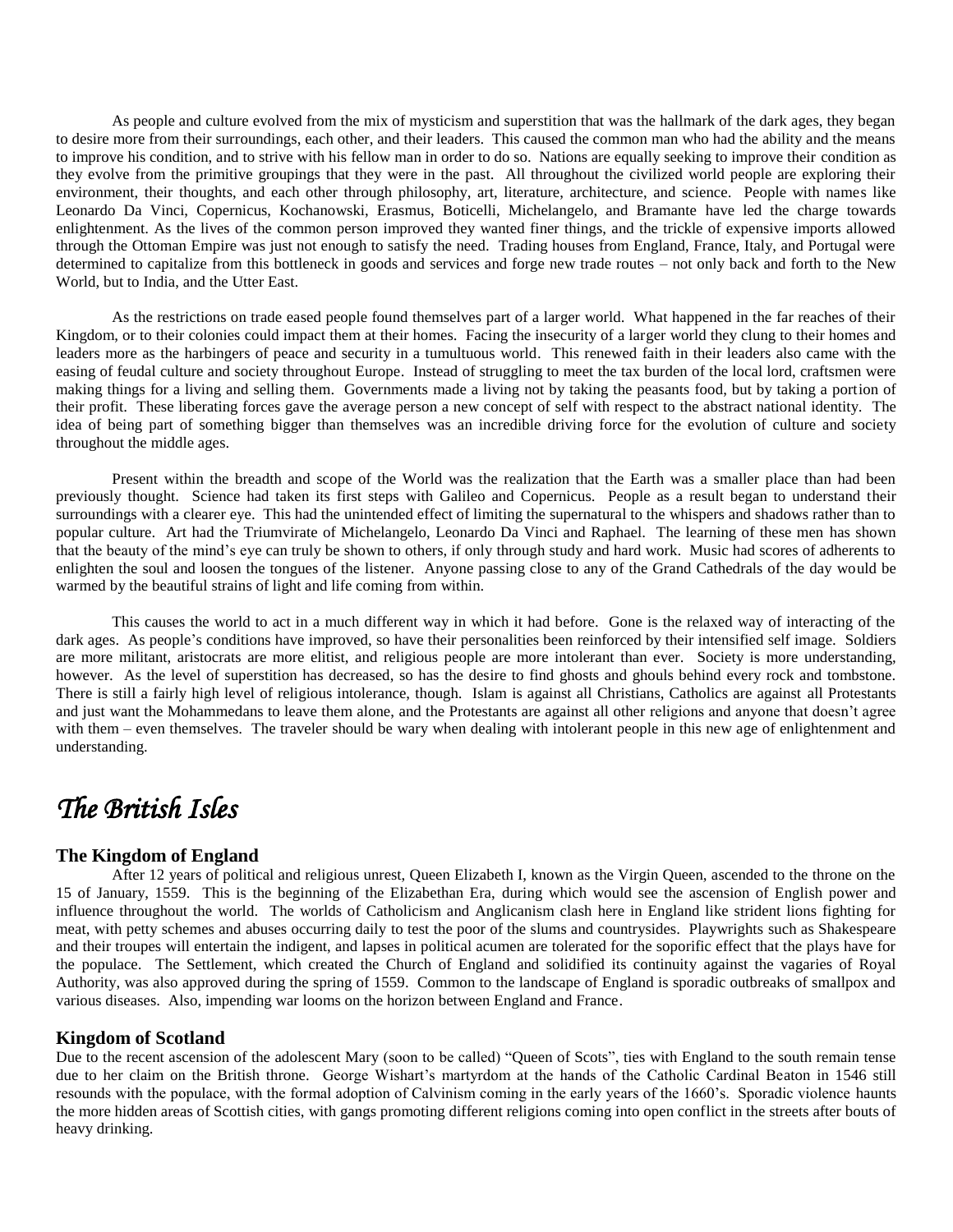## **The Lands of Irish Heritage**

## **Tir Connail**

Ruled by what many view as a pretender to the distinction of having been descended from Niall of the Nine Hostages, Tir Connail sees an uneasy peace between local lords and their personal armies. Pressure from England has been felt in recent years to increase duty on trade and to deliver a higher portion of revenues taken to the British crown. An alliance of Lords across Ireland opposes this increase, as well as any input into their autonomy. This movement is very strong in the lands of Tir Connail. With the exception of the occasional bandit raid or clan dispute, life is peaceful in the earldom.

## **Tir Eoghain**

Tir Eoghain is caught in the crossfire of rising conflict between the Irish Lords and the British Crown. The populace is tense as the local armies demand ever more from the countryside in preparation for eventual military action. Unfortunately this threat is more likely to be realized from Tir Connail than from a flotilla of British Ships and Marines.

## **Candleby**

Seen as a stepping off point to English territory, the British Crown's presence here is strongly felt. A pro-English Earl sits in judgment over a restive populace that resents the presence of British advisors and tax-collectors. The occasional raid is launched against nearby British forces by an Irish underground based here. This creates bitter border clashes, and very often the English will pursue their attackers into Candleby and search homes and businesses for suspects and contraband, in defiance of Law and Treaty. With the exception of the military actions, crime is at a minimum here except for the infrequent smuggler or two.

## **Mayo**

Home to a major shrine to St. Peter called *The Shrine of Knock*; Mayo is off the beaten path as far as most travelers are concerned. While many come to pay homage to the Mountain called *Croagh Patrick* to honor the place where St. Patrick fasted for forty days and nights, others come there for far more nefarious purposes. The Moy River is also a source of a salmon industry that surpasses sheep herding as the most important for the area.

#### **Sliga**

Sliga is also known as *Sligeach* due to the Sligeach River that passes its way through the Kingdom. A vast majority of smoked shellfish that wends its way through Ireland is brought from the banks of the Sligeach every spring and summer (get it fresh though… fresh mussels out of season are the subject of many a tough man's bet in Galway bars during summer festivals). Sliga is also an important trade crossroads due to its notoriously low taxes and permissive Lord. Smuggling tends to be a problem at night and at times of poor weather.

## **O'Rourke – Brefni**

The O'Rourke branch of the Brefnis rule here, caught in a bitter land dispute with their cousins the O'Reilleys. The taking of O'Rourke captives by the O'Reilleys for ransom purposes is not uncommon, and members of Clan O'Rourke travel with heavy bodyguard. These bands are bitterly intolerant of anyone in their way, and many are the stories of travelers being run down by a hurried procession of O'Rourkes.

### **O'Reilley – Brefni**

The O'Reilleys live here in a scant few hundred acres seen by many to be fairly arable croplands. The land has been brought to ruin under the O'Reilleys, who blame the O'Rourkes for their misfortune. They raid the O'Rourke lands when they run low on supplies, and occasionally ransom captives for extra income. They are intolerant of strangers, and their lands are lawless, except for the displeasure of the clan Lord.

### **Galway**

This Mayordom is named for the walled city of Galway, which is situated on the Corrib River. Clan strife is singularly absent from the city, which is heavily pro-English, due to a series of laws that prevent Clan dignitaries from entering therein. The O'Flahertys raid the cropland that surrounds the city at least monthly, mostly striving to be a nuisance rather than to acquire a living from the banditry. Men-at-arms in the city do not travel out into the countryside as they fear reprisals from the local peasantry. The Mayor, Thomas Og-Martin Fitz-William has carried out a vicious campaign of repression against anyone that acts in a clannish manner, even persecuting those with distinguishable clannish accents.

## **Offaly**

Home to a small clan, the Peerage of Offaly is peaceful for the most part. Trade is slow and most of the populace is poor. The region is the subject of many jokes throughout the region, due in part to the destitute manner some of the poorer peasants live. Much of the food here is tainted with cholera or disease, the locals having developed some measure of resistance to the plagues.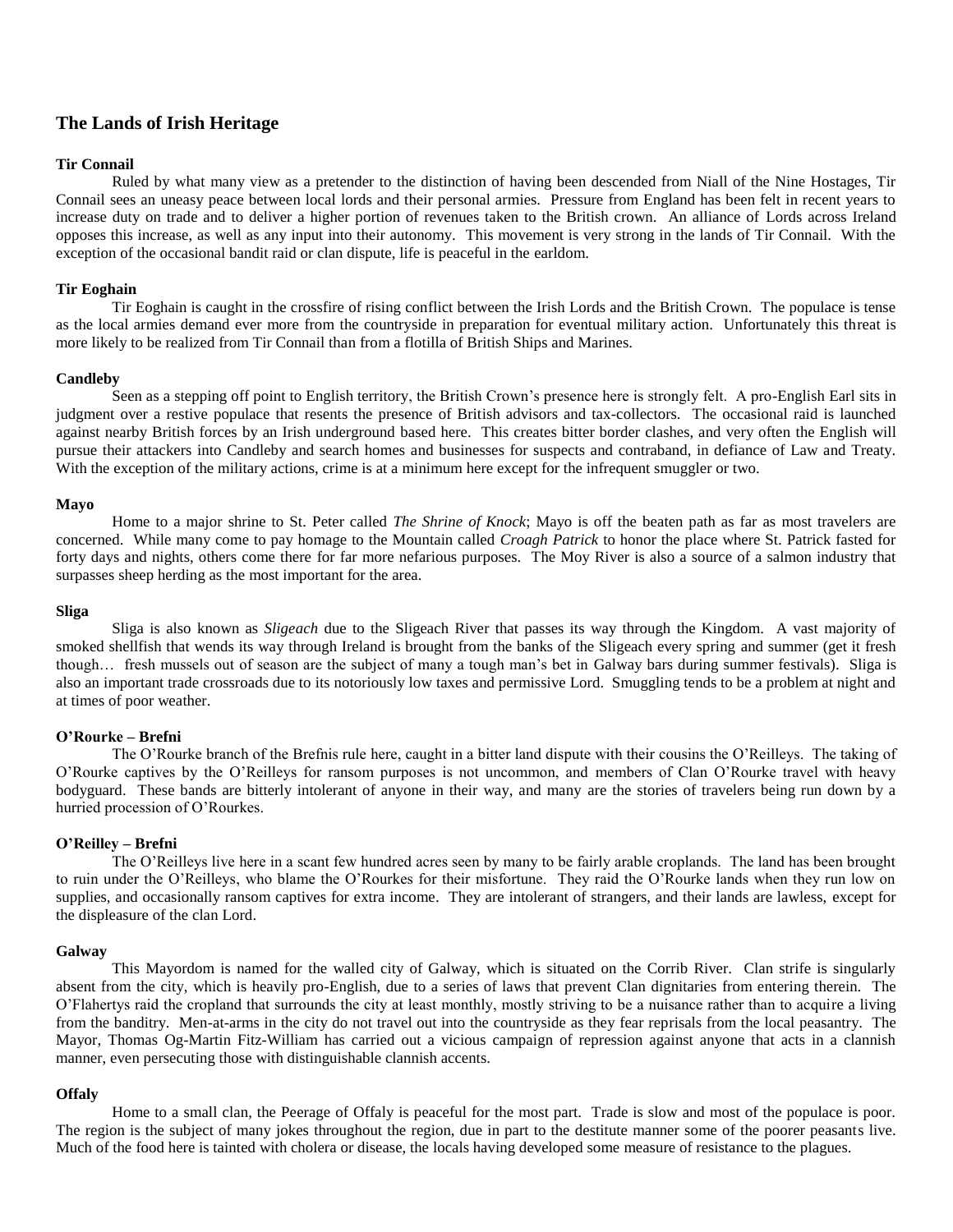## **West Meath**

Home to a mostly pastoral culture, Meath still suffers from the reputation is former lord had for being the "Betrayer of all Ireland". Its citizenry consists of sheep farmers and simple folk, and the Earl maintains a sizeable army for the monitoring of county roads and taxation. Banditry is a problem in some passes, and many do not travel the roads after dark. Some of the constabulary has taken to banditry to supplement their incomes, as working for the Lord has not been kind to their pocketbooks.

#### **Trim**

The trade routes that pass through Trim destined for the British holdings on the coast are subject to heavy taxation by the local Earl, however much of that money goes right into British hands. It is part of a plan of the local British Overlordship to alienate the peasantry to the Irish Earl that has rule over the small Kingdom, and that is his price for autonomy over the everyday ruling of his demesne. The Underground movement that mounts attacks from out of Candleby also operates out of Trim, causing numerous small incidents that the Earl has to deal with.

#### **Leix**

A settled, small region of hilly pasture land surrounded by forests, the county of Leix is mostly forgotten by its neighbors. A fusion of Catholicism and ancient tradition has taken root in this backward land, and so few visitors travel here that word will never reach the regional authorities that such heresies are actively taking place.

#### **Kildare**

A troubled border land, Kildare is a target of the Irish resistance due to its ties to the British aristocracy. Still autonomous due to the treaties that govern most of Ireland at this time, Kildare receives direct support from the Lord's cousins in England, and a levy of troops from British holdings in Ireland. This draws unrest from the younger portion of the peasantry, and isolates Kildare diplomatically from its neighbors. Add the occasional attacks by the Irish militias and you have a worrisome mess. Travelers should beware while passing through, to avoid any "incidents".

## **Thomond**

Ruins of the ancient Viking invaders litter the coastal areas, many of them having been picked clean by grave robbers over the years, and abandoned villages dot the roads at infrequent intervals. Thomond is having a hard time with all the unrest caused by the reformation and protestant prophets haranguing local citizenry at the walled city of Limerick. There have also been strange happenings at the old Roman Barracks at Clarecastle. Overall the peasantry is dealing with the disruptions rather well, but after a few riots had to be quelled with the sword,

### **Ormond**

Thomas Boleyn was given the peerage of Ormond as a favor by his involvement with British Aristocracy (Being the grandfather of the Queen helps, too). While this has not been the easiest of lordships, it is still considered auspicious. The lands of Ormond are rich and fruitful, and the rivers teem with fish. The populace is secretive, however. A number of scandals involving the Lords of the land and the castle in Wiltshire have given the peasantry good reason to be distant from the aristocracy. They were deemed tainted by a court of the clergy and excommunicated, and their line was ended with their Lordship. Lord Boleyn has resisted all legend and rumor, mayhap due to his constant traveling back and forth to court in England. Many that live in the surrounding lands tell of strange dreams, and protestant prophets avoid the region, as the local populace will hang any that preach against the Catholic Church.

## **Leinster**

Leinster rests among many rivers and plains, and its harbors boast large fishing fleets. Great is the trade between England and Ireland from ports in Leinster, and the region is growing economically. The desire has been increasing to form trading companies to more properly exploit opportunities overseas, but that movement has so far not really materialized in force.

## **Desmond**

Trouble is brewing in Desmond between the Fitzgeralds that rule the Earldom and the envoys of the British Aristocracy. Seen as pariahs in the English court, the Fitzgeralds not only oppose raising taxes but refuse to convert to Anglicanism. This has caused frequent problems between the two groups, as well as causing local resistances to swell in support of the Earl of Desmond. In 1569 the tensions will erupt in large scale open warfare, culminating in 1583 with the elimination of the Desmond Line and the settlement of the former earldom with English settlers.

## **Wexford**

The Earldom is named for its governmental seat in Wexford. Mostly peaceful, life in Wexford is banal with the exception of the occasional storm or two. Travelers have little to fear in this peaceful corner of Ireland, and most of the trouble surrounding the British control of Ireland seems to avoid Wexford, at least for now.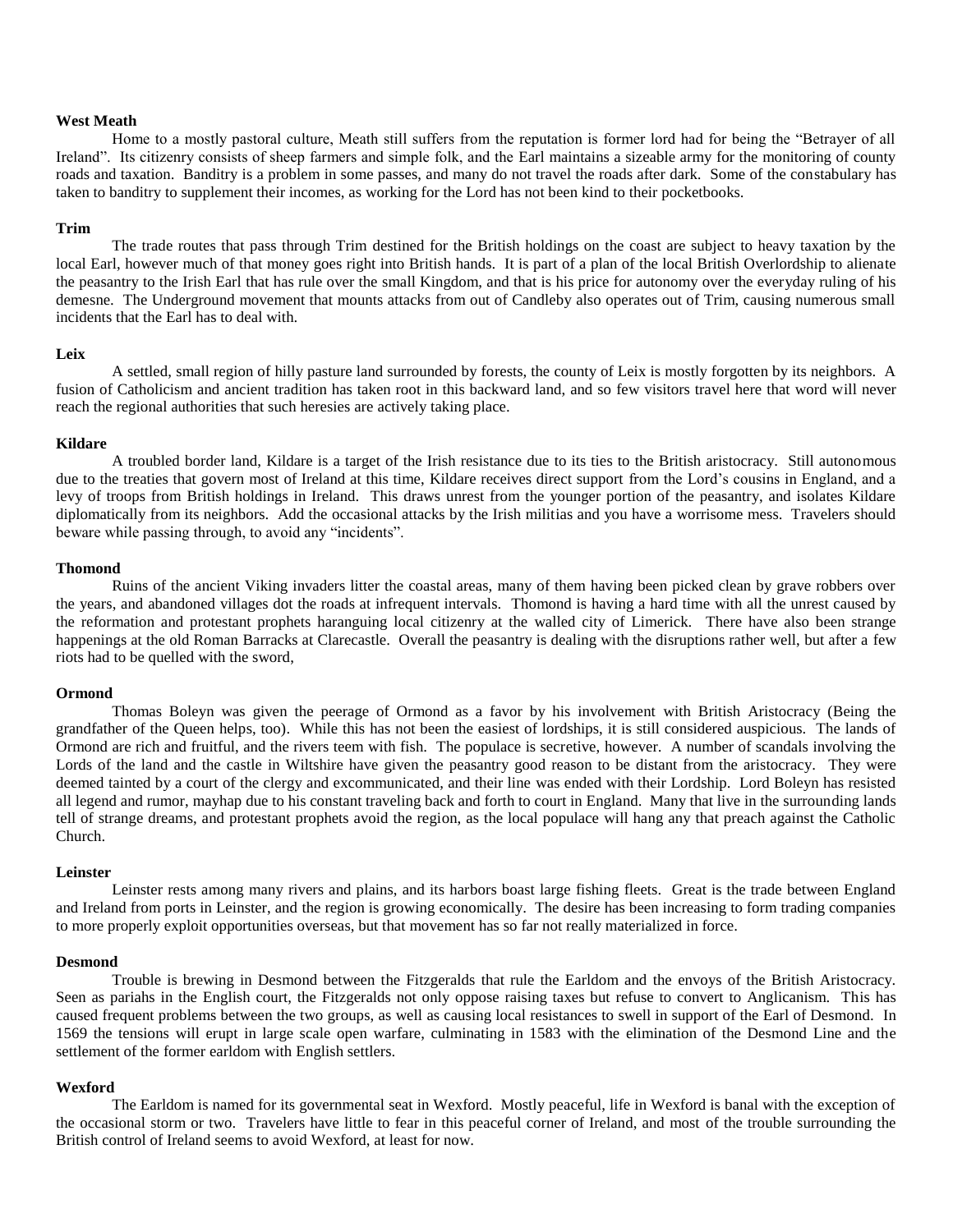# *Western Europe*

## **Kingdom of France**

France is a pariah partially thanks to the unpopular Italian war of 1551-1559. Henry II of France is forced to accept *The Peace of Cateau-Cambresis* on April 2-3 of 1559, which returns Piedmont and Savoy to the Duke of Savoy. Henry also had to relinquish all claim to Italian lands. The war was mostly born out of Ideological differences between Henry and Charles V, and Charles's refusal to persecute the protestant heretics within the lands of the Holy Roman Empire. The prosecution in France of the Huguenots officially began on 27 June 1551 with the Edict of Chateaubriand, which instructed the authorities of the Kingdom to hunt down and repress all protestant activity within France's borders. Most of the populace share the same beliefs as the King, and any who espouse leaving the boundaries of Catholicism face loss of at least a third of their property, imprisonment, torture, as well as possibly having your tongue forcibly ripped from your body. Taxes are high, and crime is at an all time low, what with the Armies of the kingdom being on foreign soil and the impressment gangs traveling from town to town gathering up any lightly burdened individuals that can be easily found. The calls of heretic are regularly heard by traveling magistrates, who dole out justice on the quick so as to ensure their timely arrival in the *next* town. The failure of the French armies to capture the whole of Italy has embittered a large portion of the population as well. Strangers are mostly looked upon with suspicion, unless Catholic membership can be demonstrated easily.

## **Kingdom of Navarre**

Staunchly Calvinist due to the conversion of Queen Jeanne III in 1556, Navarre supports the Huguenots living within France and renders them whatever aid they can, despite official French Persecution. The production of Basque Language versions of the Holy Bible also increased the tensions between Navarre and France. Henry III, the son of Queen Jeanne, is the sole heir to the throne of France, and there is no small amount of covert attention being applied to that fact.

## **Crown of Aragon**

Philip II rules the Crown of Aragon through a Viceroy, spending most of His time attending to the Crown of Castille. The wide spread of the territories of the Crown require significant attention to maintain, and are subject to frequent Pirate attack by forces of the Ottoman Empire. The Isle of Majorca is a primary jumping point for anti-piracy campaigns by the Aragonese Fleets.

## **Crown of Castille**

The Crowns of Aragon and Castille are held in Personal Union by Philip II. Philip rules Castille almost exclusively, however. Court excesses are blamed on terribly high taxes, and repression of the Muslim Moors living within Castilian has developed a burgeoning rebellion that will bear fruit in 1568 with the Morisco Revolt. The very thing that the anti-Muslim edicts were intended to prevent brought about rebellion. Travelers in Castille face high transportation taxes, surly government officials, and intermittent towns afflicted with the Plague.

## **The Kingdom of Portugal**

Sebastian of Portugal oversees a vast colonization and maritime trade effort. Diplomatic efforts with the English, French, Austrians, and Polish are rewarding the country with new trade contracts and opportunities. The blessings of which benefit the home country greatly. This has enabled the King to enact a series of changes to the laws of the land that enabled Portuguese citizens to live as if years ahead of their backwards neighbors. The suffering of the Brazilian Indians has been brought to the attention of Sebastian and he is preparing legislation to ensure their fair treatment in the future. Currently there are many problems with the judiciary, greedy landowners in the colonies, and repeated bouts of devastating Bubonic Plague. Projects are underway to prepare dozens of long term care facilities for those sick with the plague, and generally the populace's views are optimistic and upbeat.

# *Northern Europe*

## **Kingdom of Norway**

Currently in a decline, the Kingdom of Norway still suffers from the effects of the Black Plague that occurred in 1349. Isolationist practices and the annihilation of the Fairhair Royal Line resulted in a scarcity of claimants to the throne. Some towns still lie desolate from the depopulation that occurred from that period, superstition holding sway over common sense and discouraging people from moving back. The local bishoprics have recently been dissolved, and since 1537 it has been unlawful to practice Catholicism within the borders of the Kingdom. This has caused a cessation of religious pilgrimages to the Nordic Saints, and a resulting trivialization of Norway among the international community. King Frederick of Denmark rules Norway through the Kalamar union, but does not visit the country, viewing it as a burden rather than an asset. Life is hard here, and food is scarce.

# **Kingdom of Sweden**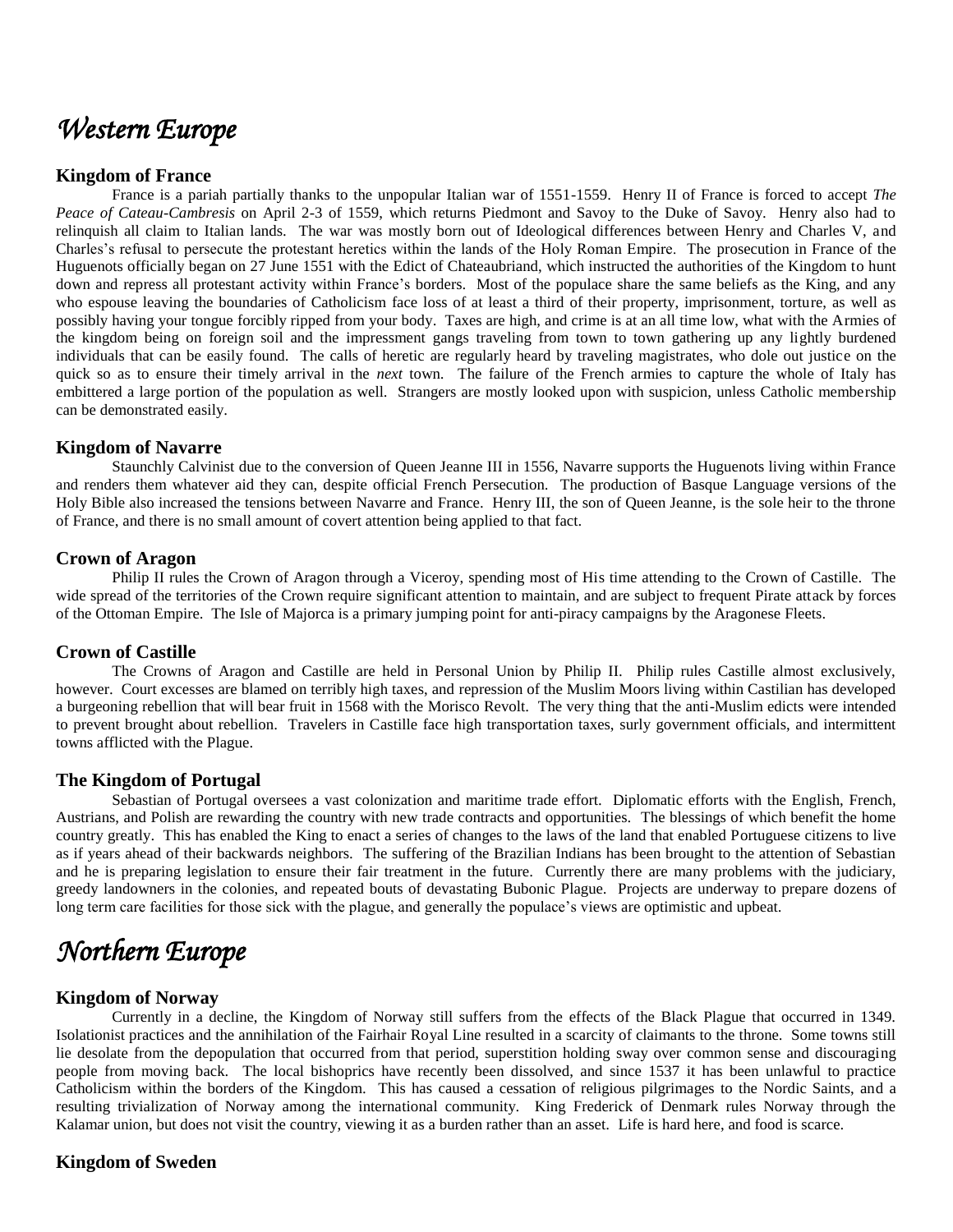King Gustav Vasa has clenched the whole of the Kingdom in a tight fist, persecuting any he perceives as agents of the government in Denmark. The King's Sheriffs conduct random searches of the peasants and intolerance of any disrespect of their authority is met with lethal response. Lingering after a recent pyrrhic campaign against Ivan the Terrible of Muscovy, which came to an end in 1557, Gustav spends his frustration raging at the peasants. He will meet his end in a few short years and be succeeded by Mad King Eric XIV. Mad King Eric will then drag the country into a vicious war with his brother King Frederick II of Denmark in 1563 that will not come to an end until 1570.

## **Kingdom of Denmark**

King Frederick II ascends to the throne in the summer of this year, his father King Christian III dying slowly of a wasting illness. He contrasted with his peaceful father in that his reign was marred by a procession of military conflicts and wars. Taxes remained high during his reign to support his armies, and his friendship with Queen Elizabeth (he courted her for years) led to his kingdom being led by a cadre of competent administrators. His eventual marriage to his wife, Sophia of Mecklenburg was loveless and rumors of infidelity by both parts dogged his later years, until his eventual death in 1588. During his war with his cousin Mad King Eric XIV of Sweden, which raged from 1563 to 1570, Frederick saw large portions of his kingdom laid to waste repeatedly by Swedish armies. Travel through the countryside is safer the further from Sweden that you go. Vast areas of the country are empty, either as a result of conscription for the war effort or as a result of being made a victim to the incessant warfare that raged since King Christian's time. Copenhagen is the notable difference, with most of the population being present within its administrative region. Therein jobs exist in the merchant marine traditions and in artistic and skilled craftsmen careers. Travel to the countryside is considered unnecessary by many therein, and visiting the backward ancestral lands is unheard of.

# *Central Europe and the States of the Holy Roman Empire*

## **The Holy Roman Empire**

The Holy Roman Empire during the times of the Habsburgs was a loosely managed confederation of nations and territories that gave a tithe of money, materials, and men to the Imperial Throne. In exchange they received the general support of the Imperial Army and diplomatic redress as necessary. Charles V had just abdicated the throne in 1556, giving control of the Crowns of Aragon and Castille to Philip II and giving the remainder of the lands and the Imperial Rights to his brother, Ferdinand I of the Austria Habsburgs. This left the Empire in somewhat of a disarray, as the allegiances which had been building for so long had now just been dissolved into a big continent wide mess.

The Italian states were currently aligned with the Republic of Venice which was holding off the massive Muslim armies of the Ottoman Empire by sheer force of will. The French – Italian war is starting to wind down, with the failed attempt by Henry II of France to capture Italy (... Rome) still ringing from town criers throughout the continent. Ferdinand I is mostly concerned at holding back Suleiman the Great in Hungary and Bohemia while still trying to politically and militarily recapture the occupied territories.

The main justification of the Holy Roman Empire was that the Catholic Church certifies the Emperor as the ruler according to the Rule and Order of God. With the rise of the Protestant Churches, the mandate that the Emperor is Ruler by divine will has suffered. Protestantism under Lutheranism, Calvinism, and Anglicanism has taken root all across Europe, with monasteries and churches across Europe being burned out of revenge for years of mismanagement and apostasy.

Many of the small territories are like nations unto themselves, with the different noble houses keeping private armies and minimalizing the role of Emperor as peacekeeper and protector. Only as a defense of the terrible hordes of the Ottoman Turks does the whole of the Empire trust Ferdinand, the Habsburg Emperor.

## **Kingdom of Friesland**

The Kingdom is currently enjoying a time of peaceful growth. The lands are filled with grazing cows and grain. Windmills dot the landscape, and all the land sleeps contentedly. The local militias guard the roads vigilantly; anxious as to whether the wars and conflicts of the nearby lands will spill over into their homes. Strangers are not unwelcome, and may be treated with friendship if they do not act in an unkind manner to others.

## **Duchy of Mecklenburg**

Being led by the standing Emperor has its benefits. Taxes are low, even with all the conflict over in Hungary and the people peacefully prosper. Joining the military traditions of the Empire is important to the Youths in the rural towns, and many a swarthy youth goes to the cities to enlist into one of the martial orders. Banditry is almost nonexistent, with incidents prosecuted by the sheriffs swiftly and efficiently. Import taxes are somewhat stiff, and travelers may be searched by greedy customs officials if they are suspected of "holding out".

## **The Lands of the Brunswick – Luneburgs**

The conflict that has enveloped the Danish lands can be felt in the northern reaches of the territory, with refugees from Denmark and Sweden arriving daily from further North. This has placed somewhat of a strain on local resources, as the farmers strive to keep up with demand, and the countryside's ability to generate food is stretched thin. Costs for basic foodstuffs and supplies are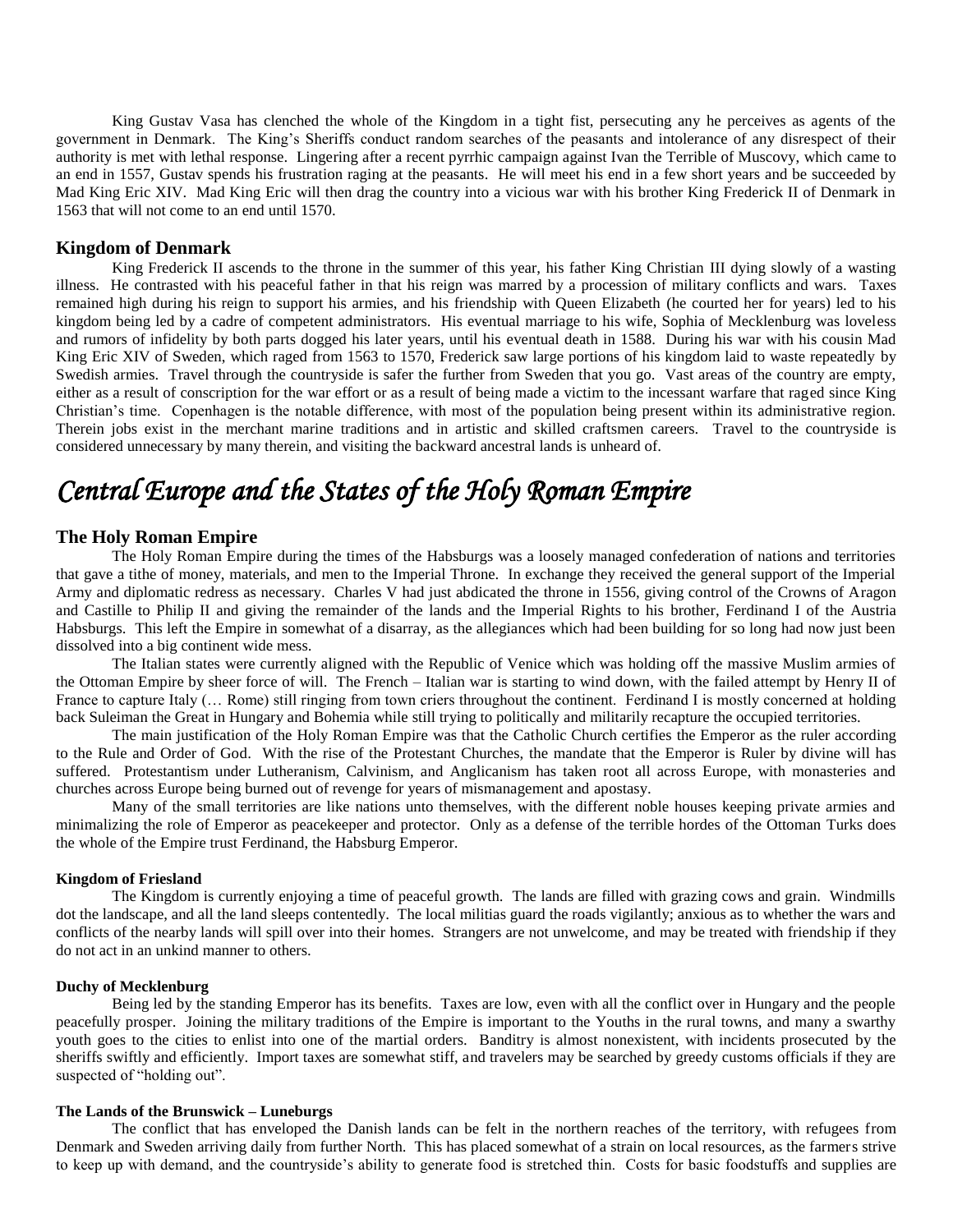more expensive here than in most other places where no conflict is ensuing. Taxation on goods and services has fallen slightly as exporting has fallen due to high demand at home. Banditry is a somewhat common occurrence in out of the way places where the local militias have a hard time reaching, such as deep forests or river crossings that are not near towns.

## **The Lands of the Brunswick – Calenburgs**

A recent levy of soldiers has just been sent to the Emperor for use in the Ottoman front. Weapons are scarce as families sent their sons away armed, leaving local supplies strained. With the slight depopulation that has occurred food is plentiful and inexpensive.

#### **The Lands of the Brunswick – Wolfenbuttels**

A stiff levy of soldiers has been sent to the Emperor in '55, and the economy has not recovered yet. The levy included many able blacksmiths and their journeymen, and this has caused the populace to import much of their forged goods from abroad – mostly from Hesse. Women and children are commonly seen without their husbands, and everyone is simply just trying to survive the event without suffering too badly. Banditry is not common as the militias that remain see it as their duty to protect the families of those that are gone. Incidents of violence or thievery are ruthlessly dealt with.

## **Duchy of Guelders**

Nominally peaceful, Guelders thrives on the trade brought by the roads along the coast. The young lord, Ambrose, is convinced of his superiority and hangs his title over the people of the Duchy. This places him at odds with his Father, who is often away at the court of the Emperor Ferdinand I, advising him on policy. Aside from the local irritation of the ducal family, times are peaceful. Some smuggling occurs at night along the coast, using the darkness to avoid the tax-men.

## **Duchy of Cleves**

The far flung apportionment of Cleves depends on the smooth functioning of the feudal hierarchy. Some unrest with the peasantry lately has caused the Duke to acquire mercenaries to supplement his regular men-at-arms. Apples are somewhat plentiful in the Duchy, and a good dinner can be had with a watchful eye, some skillful climbing, and a small fire to heat the apples with (during summer and fall).

## **County of Ruppin**

Assigned to a liegeman of the Emperor, the county of Ruppin is run by his cousin, Seneschal Wirrith. Taxes are higher than one would expect, and mercenaries hold the rule of law within the county. Protestant morals are reinforced by strict enforcement of morality laws, and strangers are treated with a certain amount of disdain by the authorities.

#### **Principality of Anhalt**

Close relatives of the Habsburgs, the family that holds Anhalt is not very powerful politically. Prince Maximilian spends time brooding in his castle, leaving the local liege lords to run the principality as they see fit. Petty crime is common, as taxes on the peasantry are somewhat high and the land is not the best, agriculturally speaking. Also, rumors of evil spirits haunting a burned out monastery are causing a stir locally.

### **Electorate of Brandenburg**

Held by the sitting Emperor, the electorate holds a voting seat on the council that elects the Emperor upon the death of a previous one. Brandenburg has a high cost of living, but there are plenty of wooded lands with game in them. That is, if you are willing to risk the ire of the local gamekeepers. Trade with the Kingdom of Poland is a profitable venture here, and the militias are well staffed and well armed.

#### **Electorate of Saxony**

The Duke of Saxony is currently visiting the armies on the front with Suleiman, the Ottoman Emperor. His claim to the vacant throne of Hungary has led him to send envoys to Suleiman requesting a diplomatic resolution to the Ottoman conquest of Europe. All of the Duke's military forces are in Hungary holding off Ottoman forces. Local taxes are high to support the war effort, with regular shipments of weapons and supplies being sent to the deployed army. The peasantry is suffering under the burden, but crime is at a low point due to a feeling of unity with the deployed soldiers. The older soldiers have remained to protect the electorate, and travel heavily armed due to their relatively few numbers.

## **Duchy of Saxony**

As in the Electorate, the Duke of Saxony is currently pressing his claim to the lands and title of the Hungarian Kingdom. His troops are at the front with the Ottoman Forces, engaging in hit and run tactics until a diplomatic resolution to the Hungarian occupation can be found. Taxes are high in the Duchy, and weapons and supplies are hard to come by. Life here is more difficult than in the Electorate, due to the bandit raids that occur from across the border of Bohemia. Also, refugees from Hungary are present, keeping the economy from properly stabilizing.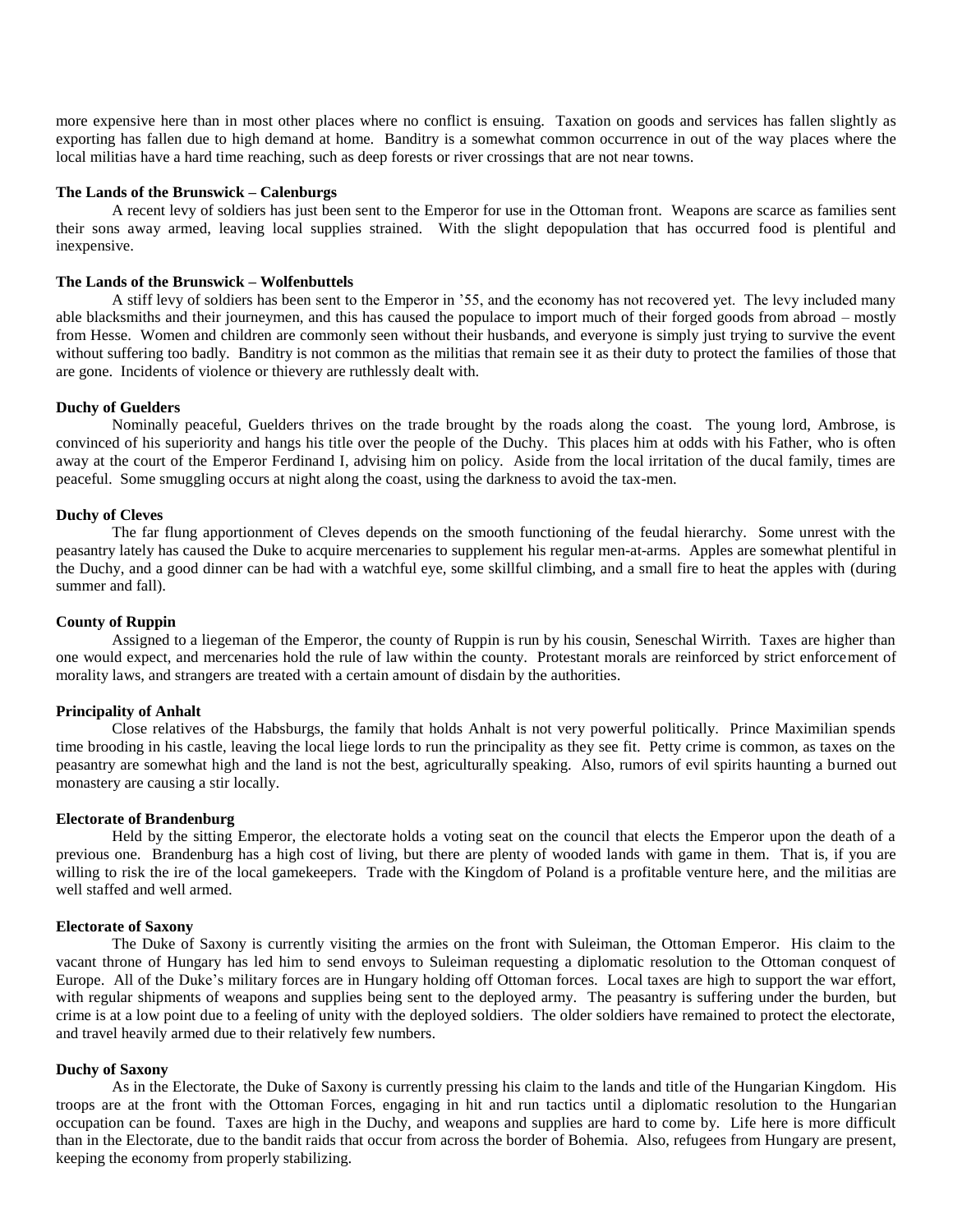## **Landgrave of Hesse**

The Landgravate is still recovering from the imprisonment (under the Emperor Charles V's orders) of the Landgrave Philip. Concessions were made by Philip to the Catholic Church in order to secure his release. Protestant Churches hold the majority of power in Hesse, but the Catholic Church, by merit of the Augsburg Interim, has protection within the Landgravate. Weapons made in Hesse are sought after, due to a large workforce of skilled metalsmiths and gunsmiths. Hessian troops are also sought after as mercenaries, with Philip serving as the facilitator and receiving a cut in any deployment that occurs. Mistrust and religious intolerance are commonplace in Hesse. The Landgrave is currently working out a deal with Queen Jeanne III of Navarre to send a large number of troops to assist the Huguenots in the Kingdom of France. A long distance war is about to begin.

## **County of Nassau**

The protestant Reformation has been strongly felt within the county, with a large number of burned out husks of churches still littering the countryside. Any who declare themselves Catholic, or who show a rosary might be set upon by an embittered public. The Count has distanced himself and his family from the turmoil, while making a public showing of Protestant support. What no one knows in there is a secret Catholic Chapel on his estate, and the Count assists a Catholic underground movement with limited smuggling and bodyguards.

## **Lands of the House of the Austria – Burgundies**

Trade with France drives the Austrian Economy here, as French goods demand a premium in certain sections of the Empire. Ferdinand I is currently building up the military forces of his lands, in preparation for a massive counterassault in Hungary against the forces of the Ottoman Emperor, Suleiman. Goods and foodstuffs are at a premium here in the family territorial lands, as much of the export capable materials are funneled into the war effort. Smuggling occurs as people divert materials destined for the Army to their own selfish pursuits. Law Enforcement is somewhat corrupt, as sheriffs have a heady notion of their own power and abuses are common.

## **Duchy of Berg**

The Ducal lands are somewhat peaceful at this time, as the Emperor is satisfied to keep Berg supporting his war effort than needing troops, at this time. Taxes are somewhat low, a crop levy and supply shipments suffice to fill the demands of the Empire. A rebuilding effort has been underway to restore some of the Churches and monasteries that had been burned, including a movement to turn a former Dominican monastery into a refuge for people with consumption.

### **Duchy of Julich**

Vocal supporters of the French cause, the Duke regularly visits Henry II in France, leaving his administrators to run the Duchy in his absence. This has created friction with his liege lord, Ferdinand I. As the Duke still has not sworn fealty to Ferdinand, however, there is no official relationship between the two. This has caused a military buildup to occur between the Emperor and the Duke as tensions have risen along with the threat of war. Many of the freemen in the cities have sent their relatives to live abroad; as the anticipation of the common man is that the Emperor will invade Julich to force the Duke into swearing fealty.

## **The Territory of Palatinate (Upper)**

The local economy has suffered as the ruling interests reside in the state of Palatinate which is over a week's travel from the borders of Upper Palatinate. Corruption, smuggling, abuses by the sheriffs, and outright banditry have plagued the countryside for as long as the people can remember. Only the general lack of serious backing keeps a revolt from happening against the feudal liege lords.

## **Palatinate**

A number of forces have conspired to keep the Count from governing effectively. For the last several years the Countess has suffered from nerves and a lingering consumption, and the Count has been by her side almost the entire time. While this is normally a good thing for the family side of the Count's welfare, the constant parade of leeches and doctors who have a miracle cure for the Countess have been a drain on the wealth of the Count and an embarrassment in the eyes of the political world as a whole. Also, the Count's administrators are far from efficient, as graft and corruption plague the countryside. The populace sympathizes with the Count, and this is the only thing that keeps a rebellion from occurring.

## **Baden**

The state of Baden (named for Baden, the city) stands as a bastion of the Renaissance, with numerous universities and skilled craftsmen providing an enlightened state of living for all present. Tension with Württemberg has caused no small amount of tension amongst the aristocracy, and plans are being formulated to deal with the Duke as soon as possible.

## **Duchy of Lorraine**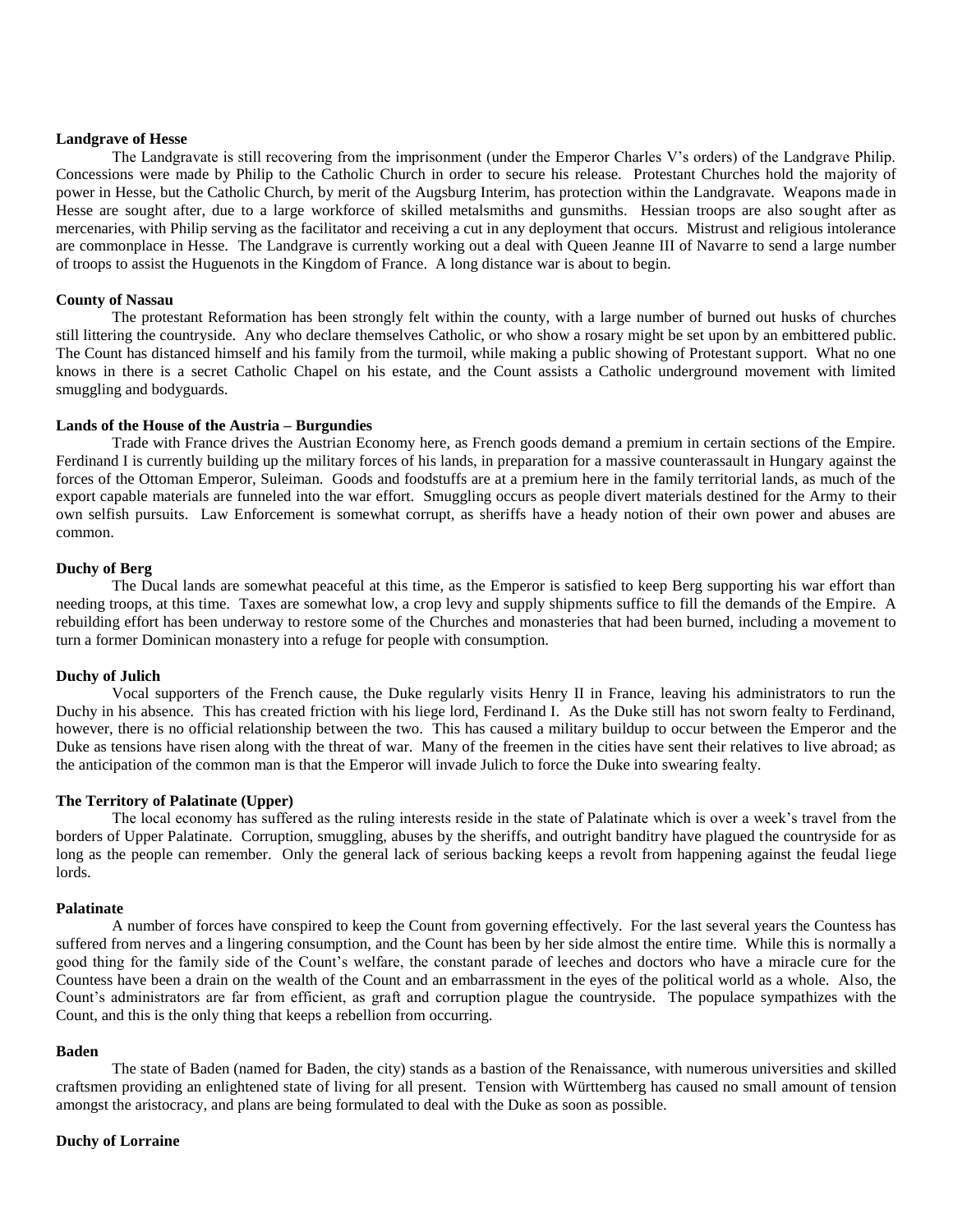Friction with the traditionally allied French has caused turmoil to persist within the Duchy. The transition to Protestantism was violent here, with many emotional and physical scars still visible on the land and in the actions of the populace. Taxation is stringent here, as the Duke is preparing a military force to aid the Huguenots in France in preparation for war.

## **Duchy of Württemberg**

A territorial dispute with Baden has turned nasty as assassins are deployed bath and forth between the two territories. Seeing heavily armed men stalk through the countryside is not uncommon as the populace try to "ride it out" and not become involved with the political quarrels of the aristocracy.

## **Teutonic Prussia (also known as the Duchy of Prussia)**

The military forces of the Teutonic Knights are embroiled in a war of attrition with the Grand Principality of Muscovy, led by Ivan the Terrible. Even though severe taxation has stretched the peasantry to the breaking point, based on rumor and fact of Ivan's actions to conquered territories the populace as a whole support the Knights. Military raids go back and forth across the border areas between Muscovy and Prussia, and the regions frequented by troops have been thoroughly depopulated. It is not uncommon to see unburied corpses still smoking in torched farmsteads. Scars from the Polish – Teutonic War that ended in 1521 are still healing, and the conflict with Ivan is wearing the land down.

#### **Kingdom of Poland**

Poland and Lithuania have been in personal union with Lithuania for many years now, and the open mindedness and respect that the aristocracy holds for all men is known throughout Europe. Religious tolerance has united the people with a national ideal, and scientific advancement has aided the economy and lifestyle of the populace. Nicolaus Copernicus and the University of Krakow are shining jewels in the crown that is Poland. Jan Kochanowski has achieved acclaim as a preeminent authority on classicist writing. Times in the Kingdom are truly enlightened and golden. Polish cavalry and army is the envy of the world.

## **Grand Duchy of Lithuania**

Suffering under the onslaught from Ivan the Terrible, Lithuania is a major staging area for the Polish armies that have engaged Muscovite forces. Suffering losses over the last few years, the army is still undaunted. Frequently undermanned and against great odds the Polish – Lithuanian forces have slowed and stopped Muscovite forces under Ivan many times over the past years, but the toll is starting to show. Refugees from the stricken areas flood the cities, and sporadic reports of Plague have come in from several overcrowded regions. On the Southern Front with Ottoman forces in Moldavia, the standing armies basically stare at each other from the banks of the river bordering the two titans. The only thing that keeps open warfare from occurring is treaties that Suleiman recently signed with the King. Settlement is sparse across the breadth of the land, with the cities and metropolitan areas providing most of the troop levy for the armies of the Union.

## **Bavaria – Landshut**

The Landshut branch of the House of Bavaria supports the war to liberate Hungary, and contributes many skilled huntsmen and woodsmen to the effort. Bavarian Cavalry also has been dispatched with great success to the Ottoman frontier. The people here are stolid and unemotional, except when festivals are underway. Foreigners are regarded with little love unless they distinguish themselves to the populace.

## **Kingdom of Hungary (***under Occupation by Ottoman Forces***)**

*"Much was lost at Mohacs…"* For the past 33 years Hungary has been dying a slow death. King Louis II of Hungary fell by chance in a pitched battle with Suleiman at Mohacs in 1526. In the resulting chaos that ensued from the death of the King Ottoman forces were able to penetrate halfway through the Kingdom. Forces from Emperor Ferdinand and Saxony, along with Hessian and Bavarian mercenaries conduct small but fierce battles across the Hungarian countryside. In the protected north and west the Hungarian men stream into the army and resistance movements to strike back at Ottoman forces. Much of the original Hungarian aristocracy has been assassinated by Suleiman, and gangs of heavily armed rangers and huntsmen prowl the regions near where the Ottoman armies lie seeking a way to catch Suleiman, himself, unprotected.

Ottoman forces present within Hungary are subjected to vicious partisan attacks and sabotage, as the forced conversion of captured areas to Islam was stopped out of how galvanized the staunchly Catholic Hungarians were. The Hungarians paid a dear price… The bodies of those that refused to convert adorn many Ottoman pikes throughout the southern Expanses. So bitter has the fighting been that in the Transylvanian region several legends have begun about various counts and aristocrats making satanic pacts in order to gain victory over their enemies. Crusaders have been seen scouring the more obscure regions of the country seeking the Holy Crown of St. Stephen, rumored to have been lost early in the War.

Time and again treaties made with Suleiman have been broken by Ottoman sneak attacks and slave raids. In 1563 the territory lines will be reformed, creating the Transylvanian Autonomous region and ceding large tracts of land to the Ottoman forces. The Dhimmi Tax has been instituted along with shariah law in occupied lands making Christians second class citizens, and is forcing many of the peasants there to default on their assigned tax debt, sending them into slavery and giving open land for Islamic settlement. Travel is fraught with peril as both sides, wary of assassins and mercenary involvement will oftentimes strike without declaration of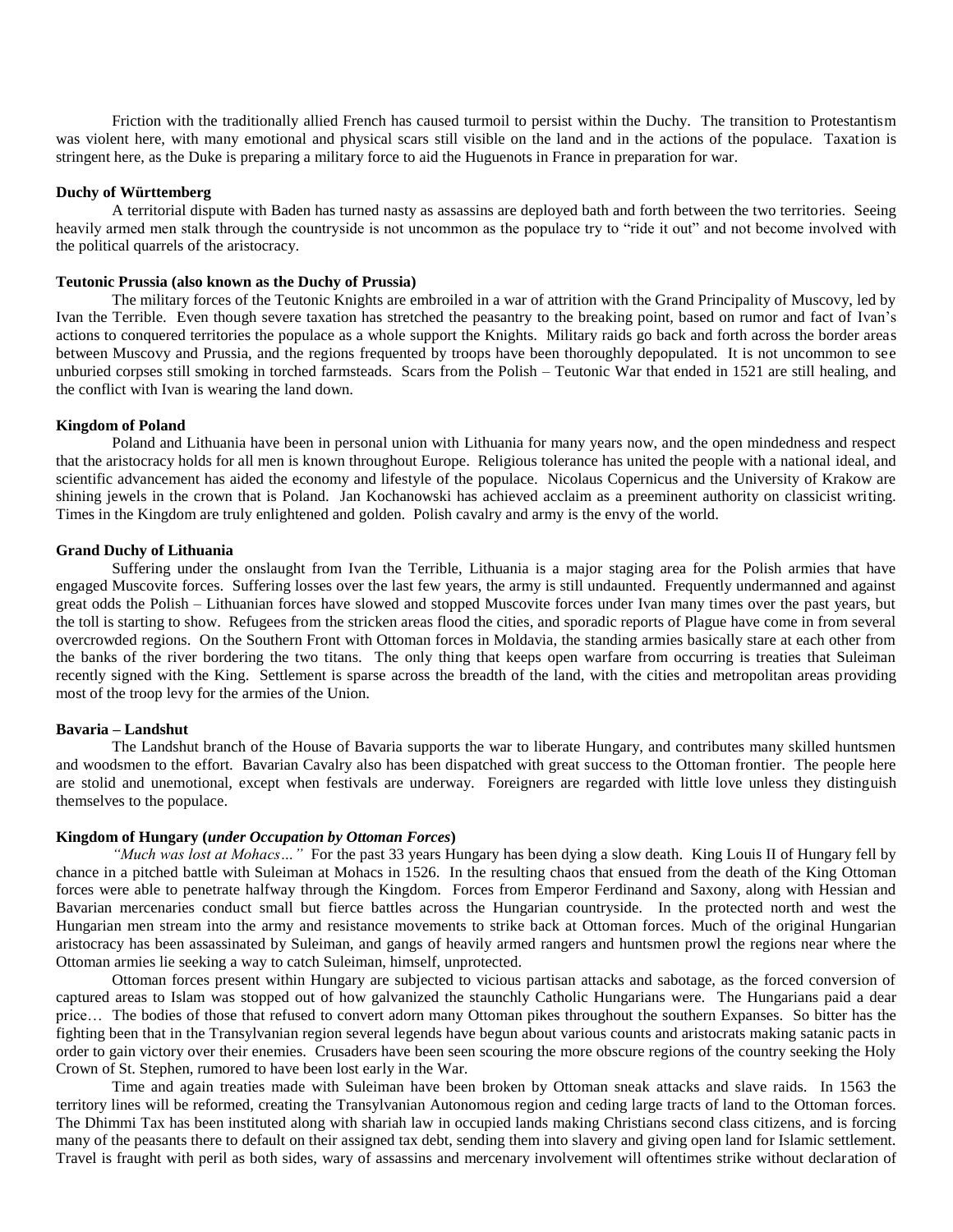standard or side if proper colors are not visible. Also several slave gangs are operating in the southern expanses, attacking those who are not obviously Muslim and selling them at markets scattered throughout the Mediterranean.

### **Bavaria of Munich**

Home to many skilled craftsmen, weapons and supplies stream out from Munich destined for the fronts of the Ottoman aggression near Venice and in Hungary. The taciturn people of the land take the extra taxation in stride and do their part to ensure the freedom of the European Continent. Food is expensive, and with the exception of official holidays, very little waste occurs in the province.

## **County of Gorz**

Liege – bound to The House of Austria that borders Hungary, Gorz (pronounced Gōrts) is caught between the fronts of the Hungarian occupation and the Ottoman aggression towards the Republic of Venice. Mostly the populace is keeping their heads down, wary of getting in the path of any of the conflicted sides. Where the troop movements have occurred through the county there is no wild game, and the roads are rutted and next to useless.

#### **House of Austria**

The construction of Schönbrunn Palace close to the Mediterranean coastline is considered a mark of the power and prominence that the Habsburgs have risen to. Close to the staging grounds for the resistance armies, Austria's Ancestral lands serve as a conduit for much of the support that passes directly into Hungary. Crime is swiftly dealt with, but with so many people passing through, enforcement is oftentimes difficult.

## **Kingdom of Bosnia (***Under Occupation by Ottoman Forces)*

Mountainous and ungainly, Bosnia straddles a fine cultural line. Many of the easily accessible regions, including most of the cities, have seen forced conversion to Islam by Ottoman forces. Much of the populace in the mountainous regions has taken up partisan warfare against the occupying forces, but the active movements are small in number and desperate. Travel for non-Muslims is dangerous through this country, as any non-practitioners face heavy taxation, unfair treatment under the law, random attack by religious police, and outright fraud in the marketplaces. This has occurred so quickly since many Ottoman citizens have emigrated here under the promise of favorable treatment and free (or nearly so) land.

### **Duchy of Mazovia**

Part of the necessary buffer between the Kingdom of Poland – Lithuania and Teutonic Prussia, The Duchy of Mazovia had suffered from some of the worst of the warfare between the Teutonic Knights and the Kingdom of Poland. Healing is coming slowly to this land, but already there is hardly a burned town to be seen as one travels the countryside. Farming is taking off as the primary occupation, and while there might be a shortage of refined goods and things of advanced workmanship there is a dearth of food supplies and raw materials. Due to the noted absence of warfare, and the high rate of employment, there is little crime here.

#### **Confederacy of the Swiss**

Swiss expansion at the expense of its neighbors ceased in 1515 after the forces of the Habsburgs stopped the Swiss at the Battle of Marignano. This did not mean that the Confederacy was vulnerable; it simply meant the limit that Swiss forces had reached in their ability to protect their lands they held. Still treated by the international community as a pariah, the Swiss will not see general acceptance until 1648, when the Treaty of Westphalia cemented their independence from the control of the Holy Roman Empire and the politics thereof.

A Swiss Protestant Reformer, Zwingli, faces reprisals from his virulent campaign against the Catholic Church in several cantons of the Confederacy. The open warfare that resulted from his tactics during the Kappeler Kreige of 1529-1531 left deep divisions in much of the proudly independent populace.

Travel through the Confederation is still slightly chaotic, as all the cantons have yet to agree on taxation and policement of their highways and byways. Some roads have fallen into disrepair as a result, and there can be found at times roads that simply lead into abandoned valleys and forgotten forests with no human habitation whatsoever.

#### **Duchy of Savoy**

The Duchy still has substantial numbers of French assets within its borders. The Italian War has stalled and left Henry II of France stuck in several regions around Europe, looking for a way out. In April 2-3, 1559 Henry will sign the Treaty of Cateau-Cambresis and bring an end to his desires to lead Italy into a wholly Catholic future. This will lead to a wide rejection of the heavy handedness with which Henry and France persecuted the Protestants, giving them more legitimacy in the eyes of the unrefined peasantry. Savoy is still partially occupied at the beginning of 1559, so game is scarce as the armies attempt to forage for food and other supplies to supplement what comes to them from along the supply chain. Food prices are high, and housing is also scarce, a significant number of houses having been razed as part of the war effort. Burned and blackened churches of all religions also dot the landscape, and the faithful among the peasantry are the only real losers in the conflict.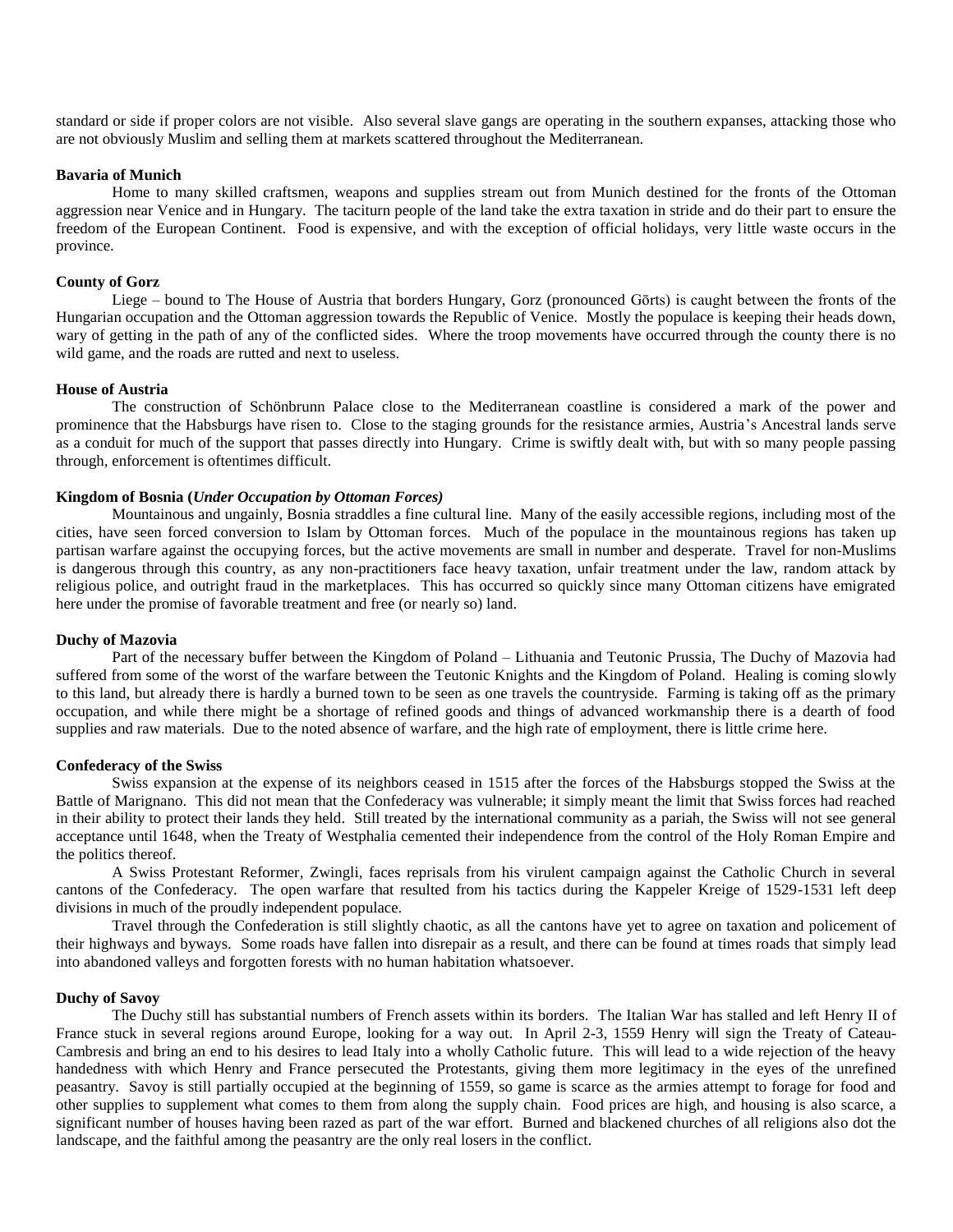#### **Duchy of Milan**

Having suffered both at the hands of the Swiss and the French, the Duchy of Milan has suffered recently from piracy and military action against its shipping in the Mediterranean from Ottoman Raiding fleets. The general lack of a functional military has caused the functioning of the Duchy to be partially subsumed by the Duke of Savoy. This is the result of Treaty, but taxation has begun to increase as demand from the Habsburg Emperor Ferdinand and the populace is unhappy with the resulting loss of quality of life. All of these combined things have led to a relatively high unemployment rate amongst the peasantry, as land is taken to cover debts, or people flee the men-at-arms sent to take them away to prison for failure to pay past debt. Banditry is all too common as heads of households put their families up with relatives and take to the forests in order to earn their keep.

Travelers may encounter various characters on the roads of the Duchy, from acting troupes heading to another city as part of the renaissance enlightenment to hobbled Hungarian refugees that are simply seeking a place to rest.

#### **Mantua**

Mantua and the lands surrounding it are struggling to survive the economic difficulties posed by a belligerent Ottoman Empire and the demanding Holy Roman Emperor, Ferdinand I. A recent outbreak of plague in the surrounding towns and villages do not help internal security much, either. Renaissance related events like poetry readings and insult competitions are popular at this time and these diversions help to distract the populace from the trials they are suffering from. For the past 20 years the merchant caravans that the city of Mantua has depended upon for mercantile dominance over the surrounding counties have had trouble making it past a partial blockade of imports through the eastern passage from China and India. This difficulty facing Mantua trading houses has been offset by trading successes from the New World, but the current war with France has interfered with even that economic bright spot.

## **House of Este**

Historically stalwart as a patron of the arts and a cradle of the Renaissance, the lands of the House of Este serve to occupy the lesser nobility of the Empire. This is great for the legions of minstrels, artisans, and entertainers that find succor from the courts of this land, but the current Lord's involvement with the Italian War and dubious alliances make Este a hot-point for spies, intrigue, and moral quandaries. Ercole d'Este, son of Lucrezia Borgia and her third husband Alfonso, and his wife Renée of France, daughter of King Louis XII of France and sister of the current French Monarch, rule over Este with a velvet glove. Church attendance is perfunctory at best, and the excesses of the Borgias have been perpetuated by Ercole, leading many down the path of Epicureanism and self-indulgence.

#### **Bologna**

Ruled by Cardinal Legate after the invasion of 1506, Bologna serves as a Catholic Preserve in the north of Italy. During the invasion, in which hundreds of years of art were looted from the palace of Giovanni II Bentivoglio, by careful maneuvering Bologna kept its independence, in part. Protestantism at that time became outlawed, and many convents and churches are under construction at this time. Freedom of thought and action persisted somewhat, as long as nothing detrimental was said about the church. The universities of Bologna are some of the oldest in Europe, and some of the most respected. Crime is relegated to the average back alley thug, or occasional pickpocket.

#### **Republic of Venice**

Known as *The Land of Serenity* to her people, Venice is under siege at home and abroad at this current time. Forces from Suleiman and his Ottoman Mujadin raid as deeply as the outskirts of Venice itself, only turning back when they meet staunch resistance from Venetian Defenders. Venice has undertaken steps to protect its populace. Cities that are closer to the front with the Ottoman Empire are fully protected by walls and with regimented troops. Small population centers are not so lucky. Raids from the Ottoman Empire have carried thousands of Venetian Citizens away to slavery or eventual death. This is not to say that Venice hasn't engaged in slavery before, though. Refugee Serbs by the thousands, indigent after being driven from their homes by the Muslims were sold into slavery for debt and other matters in Venetian slave markets during this time.

Venetian lands on the Black Sea and on many of the Aegean Islands of the Mediterranean are subject to constant harassment by Ottoman Naval Forces. Slave raids, impressment gangs, and outright piracy are a daily part of life in the Aegean. Travelers should be warned that travel through this region, unless part of a protected fleet, is fraught with peril.

#### **Republic of Pisa** *(under Florentine Control)*

Retaining its cultural identity in the face of Florentine oppression, Pisan universities bring a cosmopolitan air to the rigid structure of the Pisan life and countryside. The region is still recovering from the smothering of its major waterway in the 1300's. Areas by the coast are ridden with malaria mosquitoes and smuggling is a fact of life in the more remote areas. Rumor states that the only reason why Florence invaded Pisa was to gain the right to police its deltas and estuaries as they saw fit, as Pisa was commissioning privateers in an attempt to gain a Navy on the quick. Mainly these ships sought out Florentine trade, so the political ramifications were quick and severe. In 1506 Florence took over Pisa, and have governed it through proxy leaders ever since. Incidents involving Florentine troops and the occasional partisan attack still happen, as a number of offenses happened against the populace during the war that have not soon been forgotten.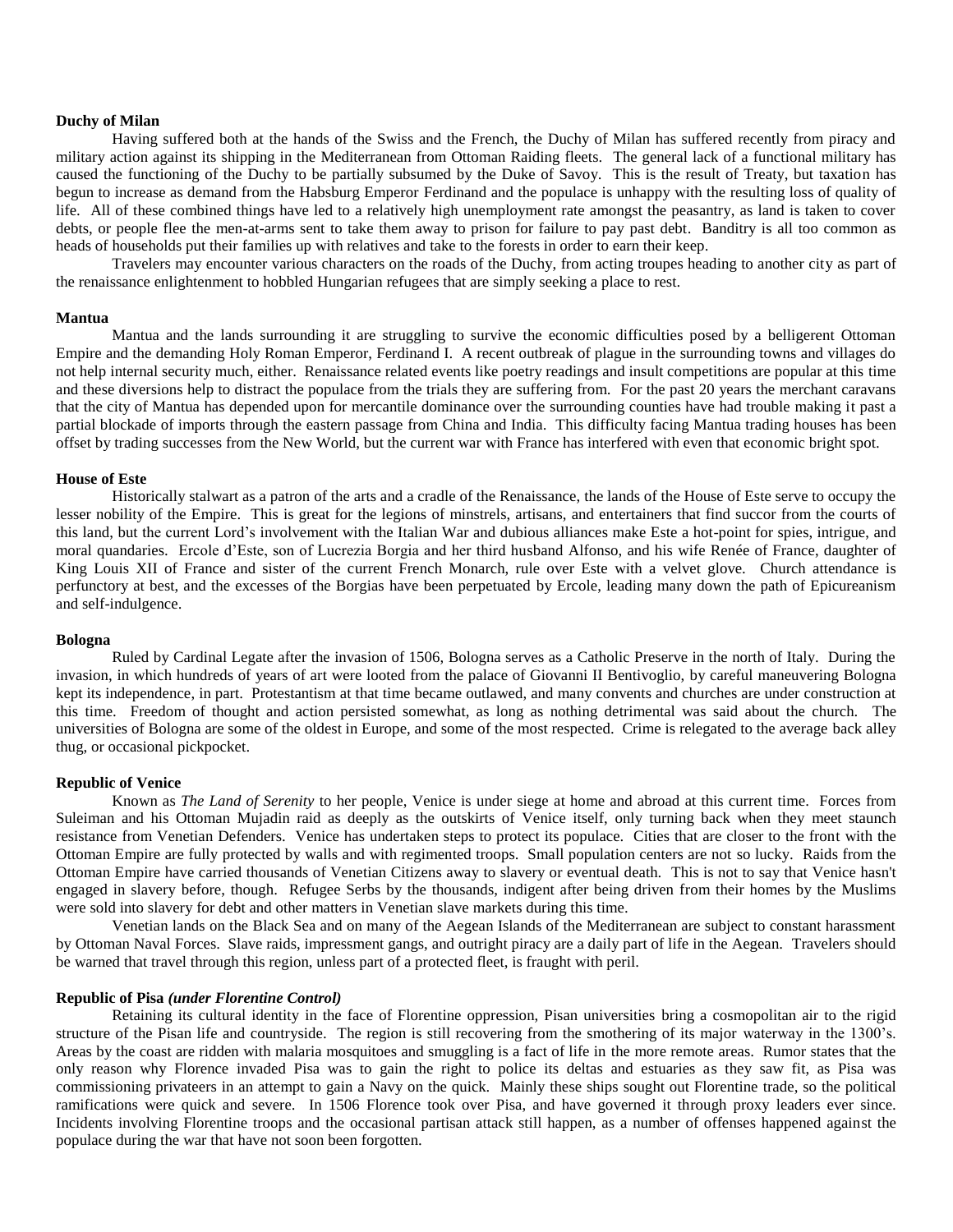The Archbishop of Pisa oversees the religious correctness of the region, while still maintaining an even hand. Careful oversight has prevented many of the religious intolerance that has plagued much of Europe during this time period. In the 1530's several conferences were held here to assess possible compromise/re-integration of the myriad protestant movements with the Catholic Church. The Legacy of Galileo also is felt in Pisan centers for learning and in the counsels of its dignitaries.

## **Republic of Florence**

The Medici's rule of Florence is stern and ruthless. In the face of repeated riots involving everything from the price gouging of wool to the rampant sexual irregularities of Florentine men, public discourse has been regulated and limited by order of the state. Machiavelli also has been influencing Florentine politics in a very negative way during the past few decades, as his philosophies regarding leadership and the necessity of action versus any perceived threat has emboldened the Medici's to undertake actions against political opponents that much of the aristocracy of Europe considers abhorrent. Many have come to know the underside of the bright appearance of Florence at the hands of the elite cadre of Enforcers that the Medici employs.

Trade is Florence's strength, and activity between Florence and the New World, along with perilous routes around the horn of Africa to India has bolstered Florentine fortunes. Any seeking work have it in quick measure and with ample supply. Also, most of the major trade routes to the south of Italy pass through Florentine controlled lands, so taxation gives the Medici's great wealth with minimal effort. Travelers should take note, however… Corruption amongst the tax men has increased during Medici rule, and abuses during customs searches are not unheard of. Membership of one of the trading houses of Florence or Venice is enough to dissuade excess, however.

#### **Duchy of Urbino**

A peaceful seeming territory in the Northern Marches, Urbino is the seat of a malevolent political ghoul of the name Francesco Maria II. Using the Church for political gain is one of the hallmarks of the Della Rovere family, as several Popes have been birthed from that line. The culture of the ducal lands is more staid and restrained than much of the surrounding territories, as the Renaissance has skipped over the more pastoral Urbino for the more forward leaning metropolitan centers like Milan or Venice.

Urbino is also home to a Cardinal Bishop. This places it in a position to influence Church Policy on many matters, including who will be elected Pope when a successor is needed. By controlling the Duchy, Francesco wants to influence church policy to further his own ends.

### **Republic of Siena** *(under occupation by Imperial Forces)*

One of the most costly victims of the Italian War, Siena allied with France early in the conflict in the hope that they would stand together against Florence. This was a costly mistake, as Charles V (the Holy Roman Emperor at the time) viewed this as a strong enemy threat very close to Rome (which it was). A large force was sent to deal with Siena, led by Gian Giacomo Medici, and after a decisive battle at Marciano in August 1554, the capital city of Siena was isolated from external aid and cut off from any lines of supply. Then, on April 17, 1555, Siena was overrun by a devastating force of Florentines allied with King Philip II of Spain. Much of the cities wealth was looted, and in the burning and chaos that ensued, the ruling families of Siena (some 3000 people, 1700 armed) escaped the city and fled to the walled city of Montalcino. Action has not been initiated against the holdouts as of yet, for the forces in Siena are still digesting their victory. No rule of law exists within the Republic, and the territory will formerly cease to exist in 1559.

#### **Perugia** *(under papal occupation and martial law)*

A free state as late as 1540, the Perugians have fought against Papal control for hundreds of years. The cities of the commune have been stripped of valuables and the nobles of the realm have been either beheaded or sold into slavery. The artistic academies that spawned such greats as Raphael and Perugino have been scattered and closed. The people remember what it was like to be free of a taskmaster's yoke, and yearn for it again. The reputation for Perugians as having a great spirit but a short temper hold true, unfortunately. Any act of rebellion or resistance is staunchly put down and rigorously prosecuted. In only 16 short years the general shortage of adult men (many having been slain during the war of 1540 that ended the Perugian Republic) and the presence of many émigrés from the Papal States have diluted the traditional fire of the populace. Crime is slight under the harsh restrictions placed upon the people by the Church, with the noted exception of the occasional Church official that happens to be in the wrong area at the wrong time alone.

## **Papal States** *(Also called the Domain of St. Peter)*

Under the dominion of the Catholic Church and the Holy See, the Papal States are run by Papal Legates who essentially manage the territories according to Papal decree and ensure collection of taxes and crush any resistance. The renaissance has mostly missed these lands, as the feudal systems have been maintained nearly intact over the centuries. The nobility of the Papal States and the priests of the Catholic Church have received the fruits of tithes and inheritances given to the church, but the glory of their lifestyle and existence is like the sun next to the grim and grainy reality of the common people. Taxes have risen somewhat due to the Habsburg – Valois War, which was also called the Italian War. Sickness and malnutrition remains the chief killer of the young or elderly. Men – at – Arms of the Church patrol the countryside, ensuring the safety of the convents and palaces of the Church while keeping the peasantry in check.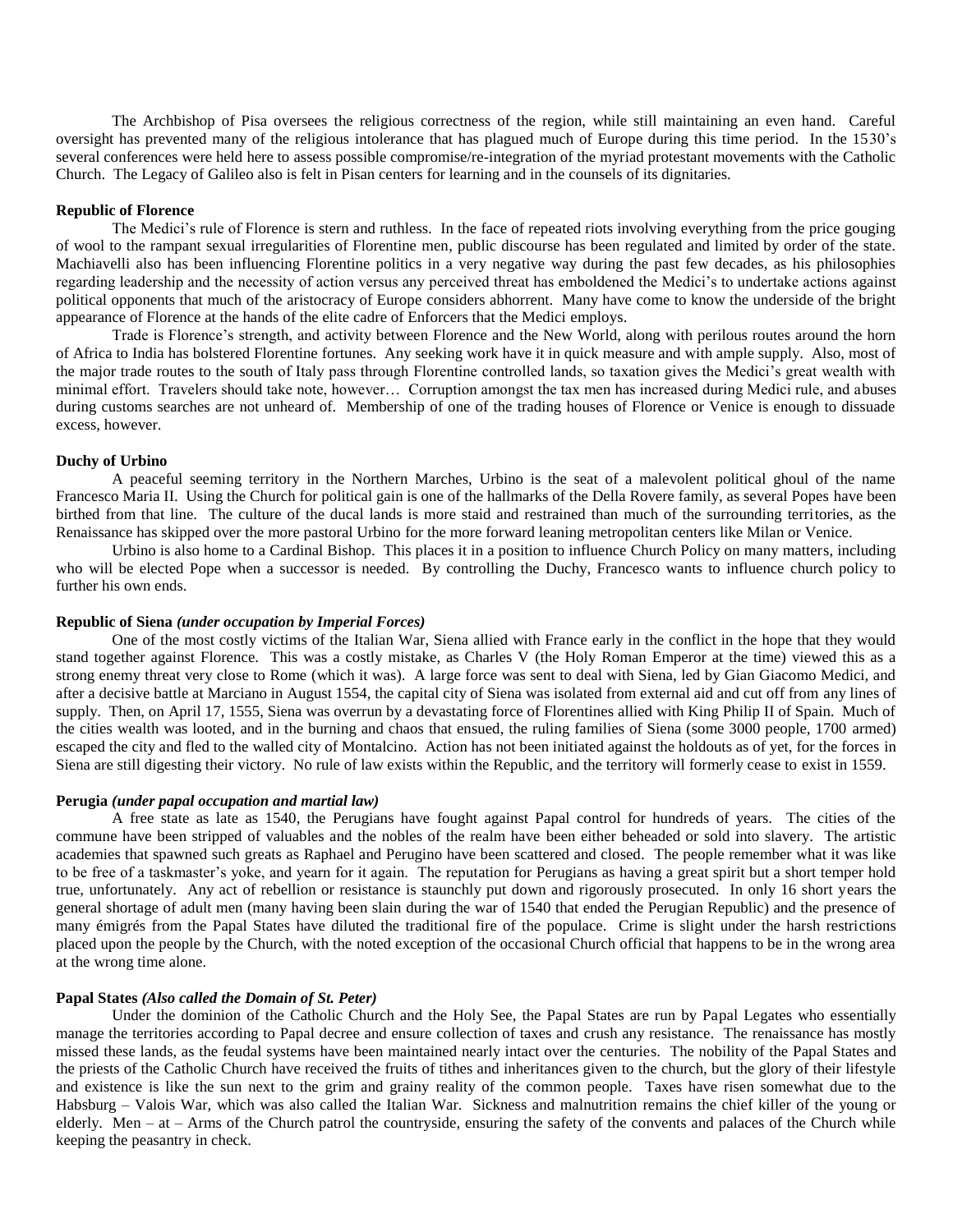## *The Catholic Church*

The Catholic Church of this time was pursuing Damage Control over what was perceived as the Protestant Threat. Central to the theme of the Reformation have been the excesses of Papal Conduct and Authority that have led people across the breadth of Christendom to believe that the Church was no longer the authority on matters of Faith and Works. The translation of the Scriptures into all practicing languages was a severe blow to the Church, since they could no longer be considered to be the only conduit for the Words of God (Latin no longer being a functional language outside of the Church). The rise of Islam in the East under the Domination of the Ottoman Empire was unduly frustrating in the light of past events, since even an attempt to call a Crusade against the Defilers was met with cynicism and disdain.

The Medici clan has allied itself with Rome, and the combined force of Church wealth and Medici cunning has changed the political spectrum in the lands of the Italian Peninsula. Mercenaries hired by the Church along with Military orders and led by Medici commanders have procured victory after victory for the Church. Since the Medici family allied with the Church, they have prospered also. The consolidation of much of the formerly free states of Italy has come under Papal dominion over the past hundred years.

Recent actions against Venice, however, proved how tenuous the policy of the Church was in its mad land grabs of recent times. Shortly after the Republic of Venice was beset upon by an alliance of nations and the Church, the Ottoman Empire began to physically close in upon Italy with the intent of crushing the heart of Christianity once and for all. Soothsayers and church mystics proclaimed the doom of man inherent as any part of conquest against Venice, so the Church withdrew its confidants and support from the alliance, and Venice survived to stand as a bulwark against the Ottoman Threat.

The Pope is ailing, and this has caused a sort of power vacuum to develop within the ranks of the Church. His tenure has seen the emergence of a vicious Inquisition and the petty involvement of the Church with the Italian War in alliance with Henry II of France. Pope Paul IV culminated an aggressive campaign to be declared Pope from humble beginnings, however. Returning to Rome after suffering symbolic banishment to the Courts of England and Spain during the tenure of Leo X, Giovanni Pietro Caraffa politicked himself into being declared the General of the newly formed Martial Order of the Dominicans, called *The Theatines*. The defeat of the Theatines during the sack of Rome by Imperial forces in 1524 was still worked into a success for the future Pope, as his agents skewed the reports of the campaign to appear as if Giovanni led a heroic defense against the enemy even though he merely sacrificed his men in order to secure the relative safety of his personal guard and himself in a panicked flight to the safety of Venice. After being recalled by Pope Paul III he managed to bribe his way into being appointed Cardinal of San Pancrazio, in 1536. He was shortly afterwards declared the Archbishop of Naples. His arrogance and ill manner alienated the court of the Holy Roman Emperor and was soon reassigned as the head of the Inquisition.

Cardinal Giovanni's arbitrary (and sometimes personal) dispensation of holy justice left a sour taste in many of those opposed to him, as he oftentimes was simply the implacable muscle of Pope Paul III. When he was in his 80's he was declared Pope, and stood in the face of his longtime enemy, the Holy Roman Emperor. After being declared a hero of the people (they even made a statue of him) for his support of Italian Independence, the new Pope proceeded to invoke all the selfishness his lifetime of machinations had developed within him. The Inquisition was used with more frequent malice than his predecessor, giving the Inquisition the appearance of a Secret Police rather than a vehicle for protecting the people of the Church from heretics and abuses of the clergy. The appointment of numerous family members with no church training to positions of importance within the Church (including making his nephew a cardinal and other obvious abuses of Papal authority) caused a massive movement against him. In the fall of 1555, during a series of riots against his vicious treatment of imagined threats to his personage his own statue was torn down and broken into pieces. After a long illness, Pope Paul IV passed on and was buried in Aug of 1556. The election of Pope Pius IV later that year was hoped to usher in a new era of Church reform and enlightenment.

### **Solvanna** *(under Papal Legate)*

Serving as a buffer between the Papal States and the Northern states of Lombard Italy, Solvanna is allowed more freedom than is customary for a territory under Papal Legate. The presence of Church mercenaries is slightly felt, and travel can be undertaken with minimal harassment from the authorities. It always helps to have a few florins, though...

## **Principality of Plumbino**

Holding out in the face of an aggressive Papacy and a restive Holy Roman Empire, Plumbino has taken the face of a merchant city state and allied itself with Venice, avoiding most of the war of the time. Intrigue haunts Plumbino's courts, as the valets of the Habsburgs and the Valois engage each other in tit-for-tat assassinations and intrigues. The common man is taxed heavily to support the excesses of court, and trade even more so. Only the profits of the merchant houses keep the high-renaissance life of Plumbino intact.

## **Kingdom of Naples**

Used as a staging point for many actions against the Valois – Catholic alliance of the Italian War, Naples is home to some of the most strategically important points in Italy. Although under occasional threat of Ottoman raid, Naples serves as the strong backbone for the Habsburg domination of Europe. The fortified ports of the cities that lie on the Eastern coastline protect the inhabitants from molestation by hostile naval forces, but trade is often vulnerable to attack. As a result a strong naval presence has been maintained along the Italian coast, in cooperation with Venetian Naval forces. The Napalese lands are rich and hold troves of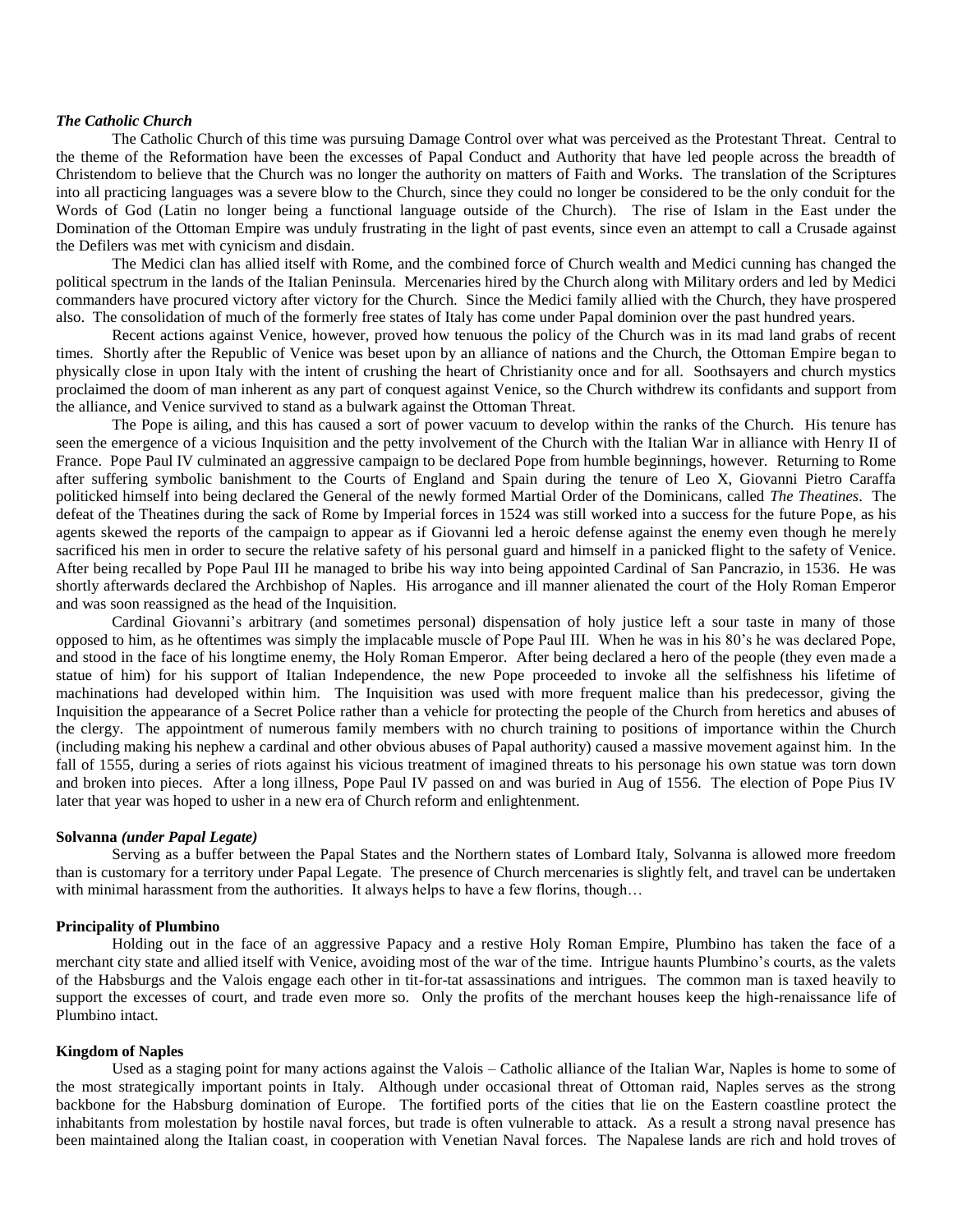hidden history, especially in the harder to reach mountain passes and extinct volcanoes. Travelers have little to fear in the more sparsely populated areas, as the populace has taken to peaceful living rather than reclusive banditry.

### **Republic of Genoa**

After centuries of slow winnowing at the hands of Venice and the Ottoman Turks, the Republic of Genoa has been experiencing a revival for the past 30 years under the titular guidance of Andrea Doria, the most prominent military Genoese mind of the generation, and a circle of Genoese bankers who made up the primary ruling council. They have been helping to finance the military exploits of the Holy Roman Empire and the Spanish Habsburgs in exchange for favorable military treatment and generous awards of Imperial largesse. To a great effect this tactic has largely benefited the Genoese, along with Andrea Doria's special tactical genius. The Republic is fiercely patriotic, and any action which might affect its sovereignty is sought out and eradicated with prejudice.

## **The Marches**

A loosely administered area of farmland and estates, the Marches serve as a northern buffer zone for the Papal States and the city of Rome. Repeated assaults from Naples has driven out many Catholic elements from the countryside, and mostly the populace just tries to ignore what is happening around them and focus on their farms and livelihood. Many of the elder farmers were soldiers of some note, and, as many a foolish brigand has discovered, attempting to molest the populace in any way will bring eventual action that will far exceed the severity of the initial offense.

## **Montesserat** *(under occupation by French Forces)*

Currently under French occupation, Montesserat will be returned to the duchy of Savoy by the French at the close of the Italian war this year. The local economy has been ruined by the war, and the crimes committed by the hungry or the malicious vastly affect those that have managed to retain their lands and survive all the military action. An underground resistance has been receiving aid from Genoa for the purpose of thwarting French interests in the region. The unfortunate effect, though, is the French forces have ravaged the countryside in their efforts to exterminate the rebels.

#### **The Kingdom of Bohemia**

Ferdinand, Holy Roman Emperor, rules via proxy over the lands of Bohemia. Religious tolerance is practiced, and the evenhandedness of the Bohemian justice was known by tales as far away as England. They have been a great supporter of the Hungarian Resistance versus the Ottomans, and the manner with which Ferdinand has ruled the Kingdom has engendered a great empathy for his causes by the common man. The countryside has rallied behind the cause for freedom and tolerated higher taxes to fund the war effort has brought. Travel through the region is somewhat safe, as the law enforcement of Bohemia is noted for its efficiency.

# *Eastern Europe and the Steppes of Russia*

## **Grand Principality of Muscovy (also known as Russia)**

Ivan the Terrible has wrought a cruel empire from the loose confederation of princedoms and communes that peppered the Russian landscape. Since ascending to the title of Grand Prince of Muscovy in 1533, he has re-organized the functioning of the kingdom in order to enable Moscow to support any length of war in which the Cossacks and Ivan's terror troops would take part. As of 1556 Ivan is leading his forces against the loosely held eastern border of the Grand Duchy of Lithuania. The threat posed by him to his neighbors is already well known, and diplomatic entreaties with Livonia will result in a formal declaration of War between them in 1558. This will draw the full ire of Lithuania and Poland upon Ivan, who so far has been lucky that the Lithuanian army is mostly concerned with Suleiman and the Ottoman Empire and their mad campaigns in the south.

Life in Russia is difficult at best. The different regions under Ivan's rule are treated differently according to the behavior of the inhabitants. Divisive actions (or even rumors to that effect) are answered with vicious reprisal. The pressures that Ivan is putting upon the populace strain it to their breaking point, and any that disappoint Ivan are put to death (usually by slow torture). Even his own children would face the terrible ire of their father, his own son Ivan dying at his hands in 1581. Burned and blackened houses with the occupants hanging from pikes in their front yards are palpable reminders of the Tsar's displeasure. Fear keeps the populace in line, and the threat of losing one's family to a depraved madman's bloodlust just because of back taxes is a strong incentive to support Ivan's malign schemes.

## **Land of Pskov** *(undergoing Muscovite incorporation)*

Pskov, a small republic that blended the best parts of European thought, architecture, and learning with Russian determination and skill fell to Muscovy in 1510. The area is still undergoing resettlement, as émigrés from Muscovy still stream into the walled cities of Pskov and swell the ranks of partially used labor force of the region. Every member of the governing aristocracy has been taken to Muscovy to disappear. This has caused all manner of administrative difficulty for governing the cities of Pskov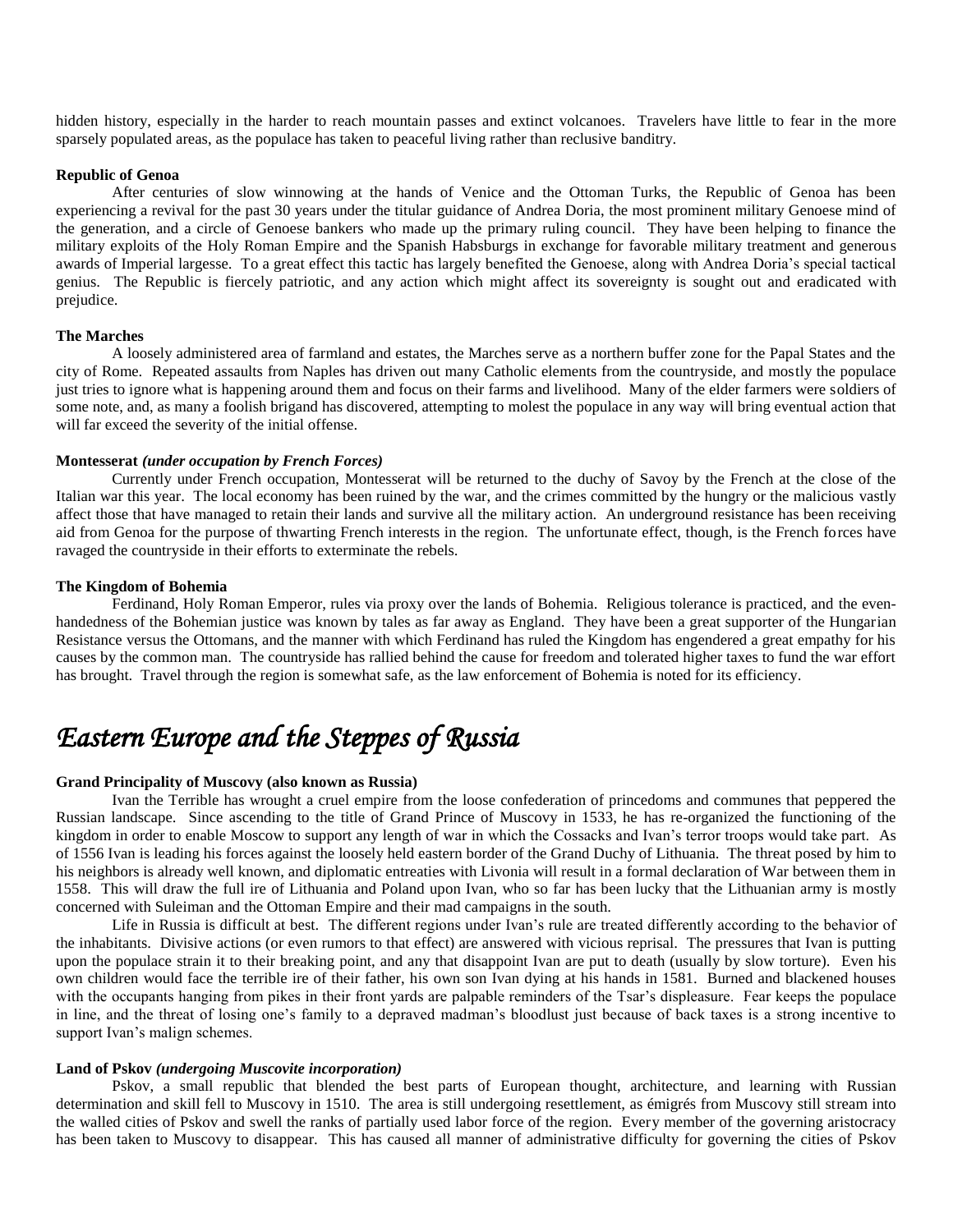(Pskov the capital and all the other population centers). Life here is better for many than where they came from, and Ivan does not bother the people as long as they do not rebel against them (and pay their taxes).

## **Principality of Riazan**

One of the largest of the forced allies of Muscovy, Riazan has given Ivan some of his best cavalry. In exchange for military support, Ivan is leaving the principality alone. Riazan is home to the regions best farmland, and contains some renowned horse breeders. People here are nervously anticipating the day when Ivan ignores his treaties with Riazan and invades with his Cossacks to ruin the kingdom. To some it is simply an acknowledgement of the obvious future. Many are setting their affairs in order to be able to move away, maybe to Livonia or find some hidden corner of one of the Khanates where the Muslims will just simply leave them alone and let them live in peace.

## **Knights of Livonia**

The Teutonic Knights ravaged the lands near the Baltic Sea for many years following the collapse of the Crusader states in the Holy Land, as they struggled to find an identity and an enemy to fight against to justify their existence. In Livonia, after hundreds of years of hostilities, the Knights took up the causes of the myriad independent communities within the Livonian Confederation. As they finally had a home to protect, and the bloodlust of their fathers had generations with which to fade, the Knights became the military protectors of the Livonian Confederation. Ruled from the city sate of Walk, the Landtag (a small parliament of self-appointed rulers, in this case a notable representative was selected from each small state or community) governs the country with a fair and even hand.

In 1558, after repeated envoys from Ivan were bound, stripped, and sent home tied to their horses Ivan invaded Livonia in a rage. An antiquated treaty of mutual protection with the Grand Duchy of Lithuania (from the time when Lithuania was smaller and not so connected with the Polish aristocracy) was invoked by the Livonians to call the forces of Lithuania and Poland to their aid. Unfortunately Lithuania demanded that Livonia become a vassal state in 1560 as compensation for their aid, as Ivan declared that he would visit Hell itself before giving up on his conquest of Livonia. This came even after the Danish states also came to the aid of Livonia and her defenders in the vicious war of attrition with Muscovy.

#### **Golden Horde**

The land of the Golden Horde is the region most frequented by those nefarious Mongol raiders and their leaders, the Khans. The Crimean Khanate to the south was recently absorbed by the Ottoman Empire, leaving the nomadic Horde to dominate the much poorer region to the east. Trade along the rivers of the region is the primary source of the caravans from which the Khans receive their protection tribute that makes up their livelihood. The recent appearance of heavily armed and protected caravans replacing the earlier groups of merchant wagons that travel through the region are squeezing the Khans ever more each year, as they are forced to engage in riskier endeavors to make a living. This only forces the merchants to hire more guards. In addition, much of the land normally held by the Horde is being consumed by the ravenous forces of Ivan the Terrible to the north. This decline will continue until 1783 when Catherine the Great of Russia will absorb the last Khanate and the lands of the Horde will be a forgotten memory.

# *The Hegemony of the Ottoman Empire in Macedonia and the Holy Land*

# **The Ottoman Empire**

Controlling the trade routes through the Crimean Region, the Ottoman Empire has grown fat and restive off of the extensive profits that the taxation of European trade has engendered. Suleiman the Great rules the body of Islam as the living embodiment of the spirit of Mohammed, demanding the fealty of all Islamic states around the world. Non – Muslims are subjected to the Dhimmi Tax, which is a vicious tax that is applied to non-believers in order to "help them convert". The slave trade in the Mediterranean and Holy Land has grown flush with the legions of dispossessed citizens thrown from their ancestral homes by this cruel practice. Elsewhere resistance to Ottoman rule has lessened, as the official stance of the Imams of the Muslim world is for all to obey the dictates of Suleiman.

Military action is currently underway against the Christian controlled islands in the Aegean, Cyprus, the Persian Empire (past the White Sheep to the east), Hungary, and the holdings of Venice on the protected isthmuses of Greece. No quarter is given to the enemies of Islam. In certain situations, where Suleiman could end up in more trouble from the execution of a defeated foe, he will give terms for their surrender. This is, of course, if the troops can be restrained enough for terms to be given.

For Muslims, life in the Ottoman Empire is peaceful and rewarding. Worship is joyful – wives are plentiful and children are obedient. There is ample opportunity for enrichment and gain. For all others the law of Mohammed holds true.

## **Land of the Peace of Ramadan** *(tributary to the Ottoman Empire)*

The ancient cities of Tarsus and Antioch have been relegated to regional centers of trade. Gone are the sense of civic importance and the exhilaration of the merchant ships at the ports. Mostly small craft and regional traders ply the ports of the northern edge of the Holy Land. The tribute is delivered by a special tribute caravan that accompanies the regional lord, and no force dares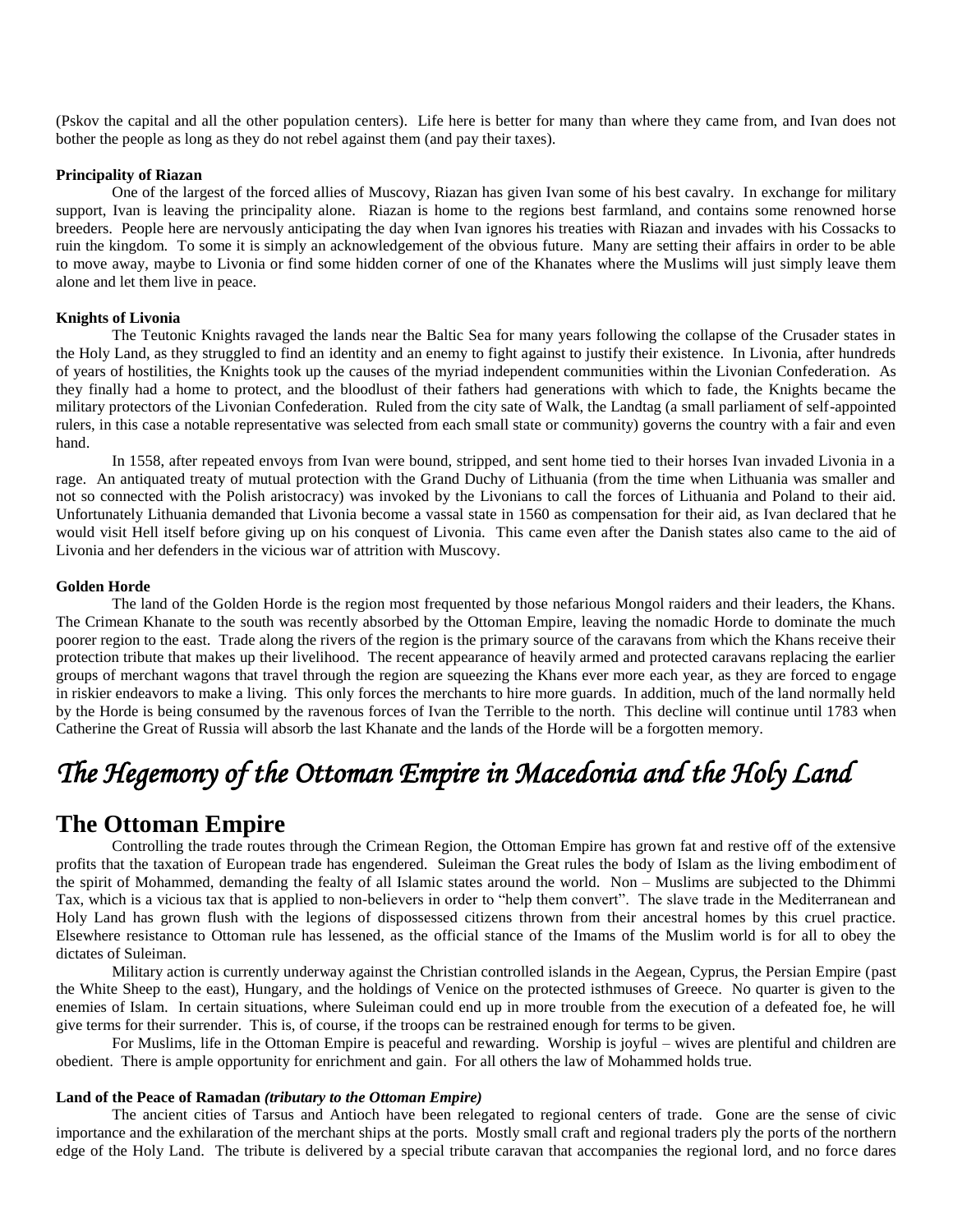come near those caravans, for to do so would interfere with the Caliph's tribute. Fishing and local crafts are the main industries and the people are all Muslim, though not all are ardent practitioners of the religion.

## **Dulkadir** *(tributary to the Ottoman Empire)*

Mostly home to small farmers and cattle herders, Dulkadir serves the Ottomans as a barrier region to the disintegrating Federation of the White sheep, which is being incorporated in to the Persian Empire of the Safavids. Ottoman raiding parties crisscross the territory chasing after bandits and Persians that cross into Dulkadir from across the porous border. Mainly the opposing forces leave the average peasant alone, preferring instead to seek out their respective prey on the battlefield. Trade is caravan based out of the cities and towns, and the land hasn't seen any kind of real change since the crusaders left.

## **The Sultanate of Egypt** *(tributary to the Ottoman Empire)*

After losing the right to direct the world's Islamic population to the Ottoman Turks, Egypt stayed out of the political spectrum for a while. The Mamluks rule Egypt in the administrative absence of the Ottoman forces, only paying them yearly tribute to keep the peace. Trade out of Egypt is directed throughout the Mediterranean. Chief exports include: wheat, spices, incense, mummies, wine, and fine lumber. Since Ottoman privateers do not attack Egyptian trading vessels, they are free to trade with whomever they please. Even though Islamic, they have a somewhat good relationship with their trading partners which include both Christian and Islamic nations.

#### **The Federation of the White Sheep** *(leaderless and being absorbed into the Persian Empire)*

Once a strong bulwark against which the Ottomans could not prevail against, the Federation is failing now that the bulk of the White Sheep's forces have been destroyed at the hands of the Safavids. The forced implementation of Shi'a Islam resulted in not a few deaths, and much of the resulting chaos is resulting from infighting between followers of the two forms of Islam, Sunni and Shi'a. The pitiful amount of agriculture that is possible in the parched land of the Federation has been even lessened now that the support of the White Sheep isn't there to fix the infrastructure required to maintain sustainable crop yields. Many of the superstitious elders have blamed the recent passing of a comet through the night sky and the meteor shower that followed for the country's ills. In 1584 the territory will be fully functional again as a viable part of the new Persian Empire, and the country would be finally able to stand up to the Ottoman Turks once again.

### **Karpathos** *(occupied by Ottoman forces, also known as Kerpe)*

The staging point for many a strike against Ottoman interests in the Aegean has been taken at last by the enemy in 1540. The suffering of the island's defenders makes a stink that rises up to heaven. Wanton rape of the female inhabitants of Karpathos has been conducted in an almost systematic method with the goal of overriding all trace of cultural identity in the resulting population. The mothers will survive this insult, and many of the customs of the island will be preserved.

## **The Refuge of the Knights of St. John of Jerusalem (Hospitallers)**

Rhodes fell to the forces of Suleiman under the auspices of General Reis in 1522. Fleeing the devastating destruction of their military base of operations (and home) the Knights retreated to their mission in Tripoli and bases in Europe while their Grand Master beseeched the Holy Roman Emperor for aid in the cause of God. In 1530 they were awarded the Island of Malta by Emperor Charles V to be their perpetual home and base, to which there was much rejoicing at news of their salvation. The Maltese viewed the Hospitallers with initial suspicion, but were soon won over with the example that the Knights of St. John demonstrated. The high and strong places of the island were fortified, and provisions were set aside for any catastrophe that might befall them.

Shortly after the defeat of the Knights at Tripoli, the Ottoman leadership learns that their prey had rebuilt their chapter house upon Malta, and an invasion force was prepared. A greater portion of the great Mediterranean Fleet of the Ottoman Empire will assault the island in 1565 under the command of their nemesis, General Turgut Reis. The Knights will not only fight off the vastly superior force, but will protect the Maltese residents at the same time. General Reis will not survive this last encounter with the Knights of St. John.

An underground resistance movement on the mainland is supported by the Knights from the island, with the main goal of rescuing Christian slaves from Ottoman oppression and delivering them to new lives in Europe and the New World. Ottoman raids are frequent and sometimes damaging, but none will be successful.

## **Candia (Crete)**

Of all the bastions of Christianity in the Mediterranean, none are as important as the Island of Candia, also known historically as Crete. Containing a mine, defensible positions, protected harbors, and centralized location Candia was a vast enabler of Venetian force in the Mediterranean. If Candia fell to the Ottomans, Italy itself would be at risk due to the benefit that Candia serves as an effective sea port. Ruins in the more inaccessible hills point to the Isle's long history, and numerous are the local legends about hidden things in the hills that just wait for someone to find them in order to come once again unto Man.

#### **Cyprus**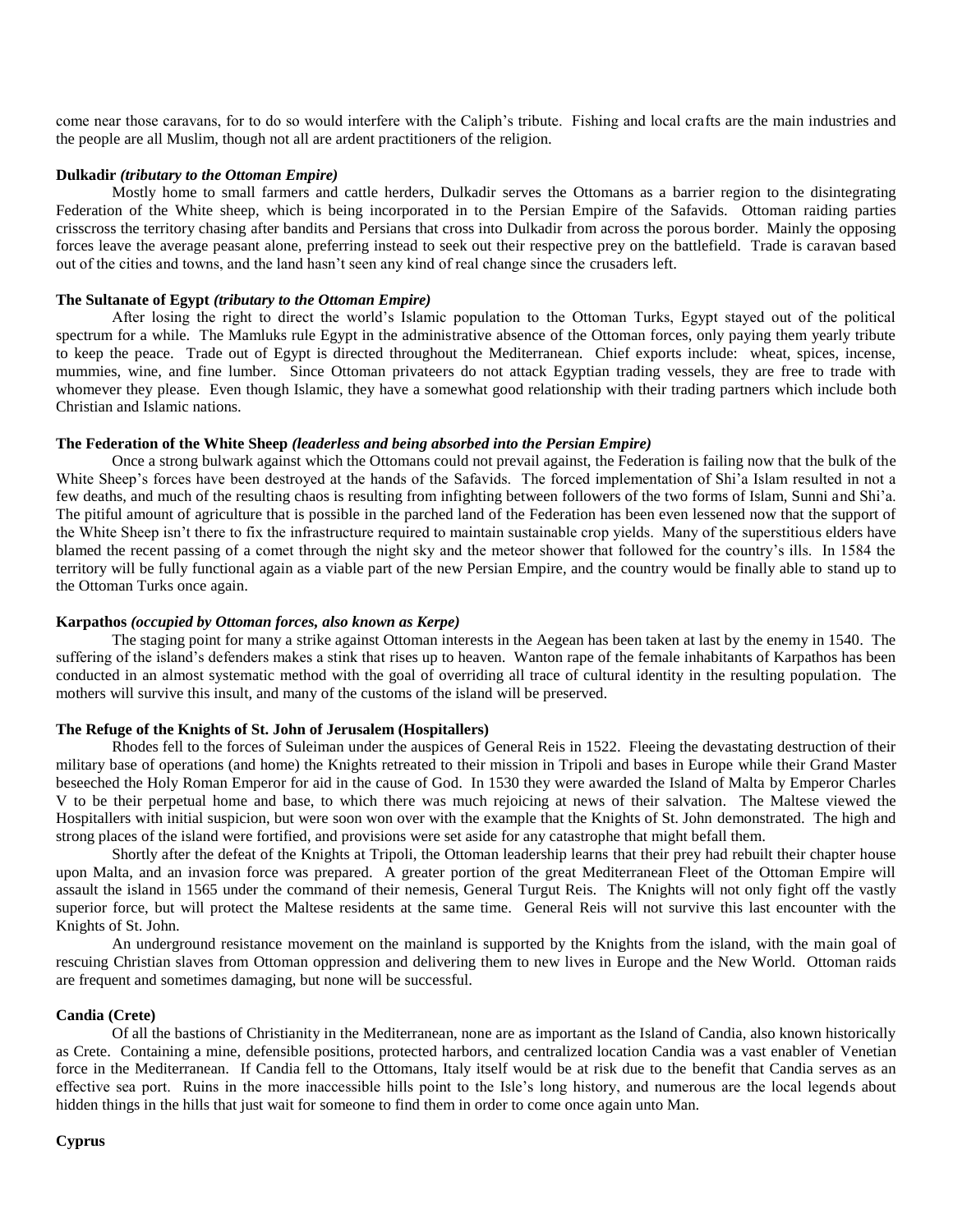Much of the Venetian – Ottoman conflict in the Mediterranean centered on Cyprus. Being so close to major sea ports on the mainland, the island was the destination of choice for Ottoman raiding parties. Venice has been heroic in its defense of the island, with the constant failure of every Ottoman attempt until 1571, when the island is overrun and most of the Christians on the island are beheaded.

# *Northern Africa*

## **Morocco**

Fiercely Independent, Morocco is one of the few nations that stand on the Northern edge of Africa that has not and will not be subjugated by a foreign power. Sultan Mohammed ash – Sheikh was ill for several months as the year of 1555 arrived, and the children of the Sultan all fought for the right to inherit his lands and title. Abdullah, Sultan Mohammed's 40 year old son from his first marriage, spent a great deal of time with his father after returning to Morocco from the Kingdom of Fez. This is disturbing to the Sultan's family as all of Abdullah's siblings died from mysterious causes over a 7 month period from 1550-1551. Mystics were sought by the Sheikh's second wife to protect the Sultan's wracked form from djinni drawn from the deserts and hidden places of the mountains.

In the fall of 1556 the Sultan died, and Abdullah al-Ghalib Billah will seize his primacy in accordance with Islamic law and claimed the title of Sultan for himself ending with his coronation in 1557. His family at this time, when all legal recourse became exhausted, fled the country to the nearby Kingdom of Fez. In 1558 his younger brothers return at the head of an Ottoman invasion force seeking to subjugate Morocco for themselves and the Ottoman Empire. He easily defeated the seasoned troops and then marched on Tlemcen for its role in assisting the traitorous brothers, before being driven back by liberators from Algiers. His opponents and challengers to his rule all flee the country mysteriously this year, as if driven away by some force. In 1568 Abdullah's failed incitement of the Morisco Rebellion in Castille resulted in the termination of all trading contracts between Morocco and Portugal, Castille, Aragon, and France. On the 22 of January, 1574 a mysterious cloud that burns the skin of any that attempt to penetrate its borders will envelop the Sultan's Palace. The cloud leaves after some minutes with no reasonable cause for its appearance or disappearance. Abdullah's fear wracked body is discovered in his bedroom moments afterwards. His was the only death.

## **The Imamate of Sus** *(tributary to the Ottoman Empire)*

Hasan Pasha (pasha is the title of Ottoman governor) rules over the Imamate of Sus through capable subordinates. 2000 Ottoman janissaries are garrisoned here, and the Ottoman role in Sus is that of the Implacable Conqueror. Due to the constant partisan warfare and rebellions that plagued Sus during the Ottoman takeover, Arabs and Berbers (the two racial groups of the area) are prevented from serving in the military or from working for the Government in Sus. Serving as the furthest Ottoman military stronghold, Sus is critical to the Ottoman Hegemony of North Africa. If any rebellion is feared by Istanbul, a disciplinary force is sent to demolish the city that is offending. Jews in the Imamate are killed on sight, along with any French national.

#### **Kingdom of Fez**

Bolstered by the Muslims that fled the reconquest of Spain in 1492, Fez is a powerful deterrent to the designs that the Iberian Nations have on the North of Africa. Generations of Hate have turned the malice of the corsairs of Fez into a palpable weapon, one that stays always pointed towards Castille and their chosen home. Repeated massacres of Jews living in the capital city have resulted in the virtual abandonment of the city by the established trading houses of the day (many of them being run by Jewish families). The Timbuktu gold caravan route ends here in Fez.

#### **The Oasis of Figuig**

The Bazaar of Figuig is renowned throughout the region as having some of the most obscure and rare items for purchase in the whole of North Africa. The only way to get there through the treacherous wilderness passes is to start from Tlemcen and head south along the trade road. To depart from this passage is death, for if the wilderness does not claim you, bandits surely will.

## **The Sultanate of Tlemcen** *(tributary to the Ottoman Empire)*

A vicious anti-Christian force in North Africa, Tlemcen sits upon a great deal of prime farmland (considered a treasure in the water – poor sub-Sahara). Trade has also vastly enriched Tlemcen, although the recent conflict with Castille has caused the Lords of Tlemcen to seek support from the Ottoman Empire. Much of the collected riches of North Africa managed to accumulate here, as Tlemcen armies have raided cities along the African and Castilian coasts for hundreds of years. Thievery is a problem for the wealthy Arabs with their fine estates and lush gardens. Thievery of a different sort is a problem for the wealthy Jewish traders of Tlemcen. Every major Jewish caravan carrying gold and jewels from central Africa has been attacked for the past 40 years, and every last one of the bandits worked in secret for one of the Arab trading houses. Work is plentiful both for Bodyguards and Assassins (just don't admit to being a Christian, for it is a death sentence here).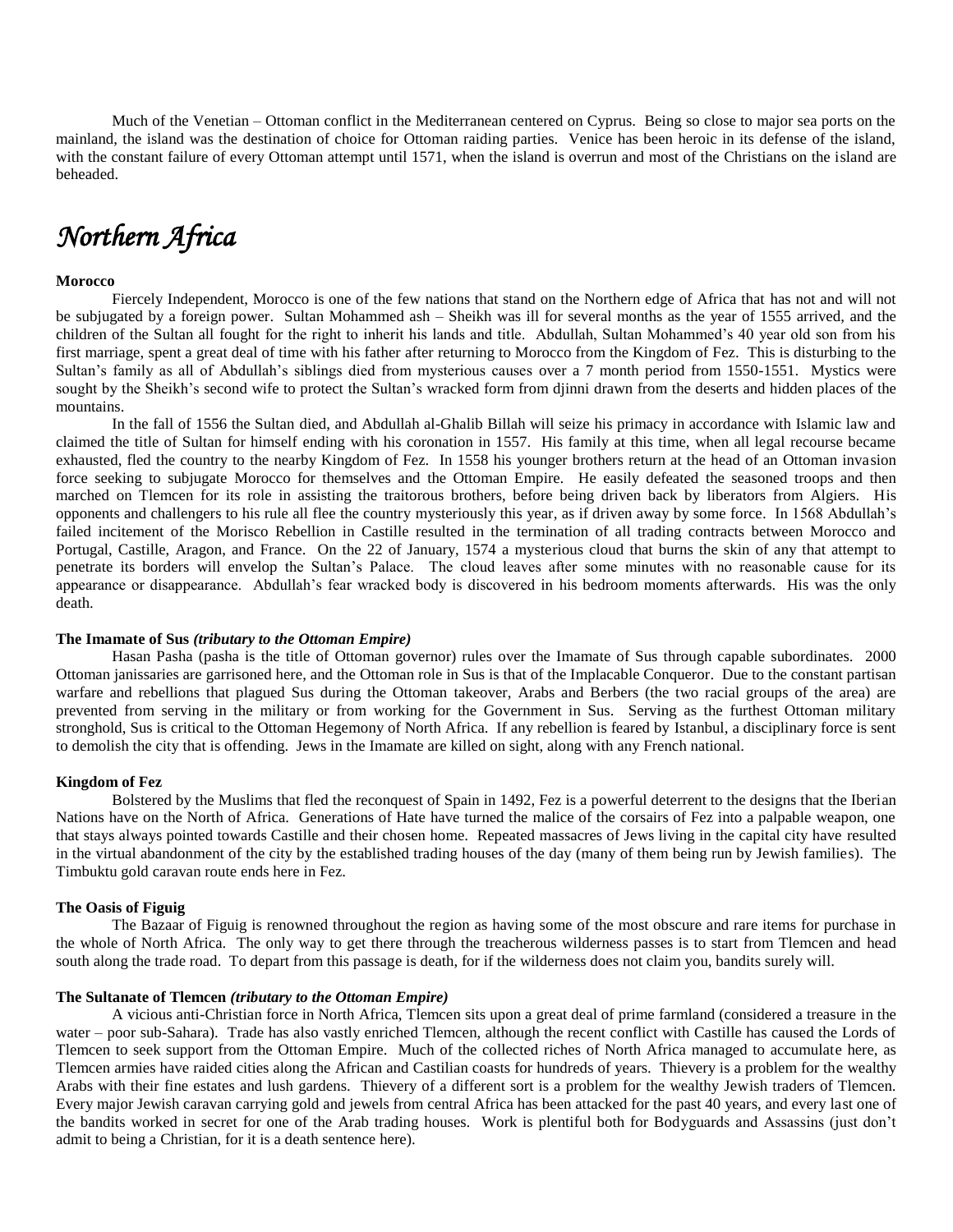## **Algiers, Seat of Power for Ottoman Interests in North Africa**

The Barbary Pirates hunt out of this city, supported from a distance by the Ottoman Turks. Slaves, silks, gold, jewels, antiquities, tomes, and other rarities are to be found in this city on the cheap. Two separate crusades have been called by the Catholic Church against this city, as the predations of the pirates coming from its ports have been a plague upon the God-fearing people of Europe for years.

## **Predations of Warsenis**

The region south of Tlemcen is the hunting ground of the Warsenis nomads. They are fanatical Muslims and will hunt any violators of shariah law to their deaths. Their principle method of survival along the borders of the Sahara is by herding goats and banditry. Merchants entering into their lands are accosted for a hefty fee, sometimes even suffering death if the Warsenis elders feel they have been offensive enough. The countryside is bleak, and only a trained survivalist has any hope of surviving without local help.

#### **City state of Kuko** *(tributary to the Ottoman Empire)*

Brought under Ottoman control by the elder Hasan of the Imamate of Sus, the region has nothing really enabling it to stand out from its neighbors. Farming and animal herding are the principle industries after the destruction of the aristocracy of Kuko by Hasan I in 1523.

## **Sultanate of Bougie** *(tributary to the Ottoman Empire)*

Little is left of the once powerful Sultanate, as the Sultan was killed in 1526 by Ottoman forces under Hasan I of Sus. The tolerant even handed reputation of Bougie led many to live within its borders and trade therein. With Ottoman domination these rarities of sense stopped. The ports now have to support the Barbary Pirates of Algiers, and merchant ships would not come within 50 leagues of the place now. With no trade, no tolerance, and little natural resources Bougie is finished. All that remains is residual trade from the occasional Pirate visit.

## **City State of Labbes** *(tributary to the Ottoman Empire)*

Labbes in the Tunisian wilderness is the only remaining control for the remnants of the once great Sultanate of Bougie. Loosely patrolled at this time, the Lords of the city can do little more than defend the walls of their city and allow the surrounding nomads and peasants protection from bandit attacks. The tribute paid to the Ottoman Empire does little more than to ensure no further punishment comes from the garrisons of Sus. Crime is rampant through the territory with the exception of Labbes itself, which prides itself on its code of honor. (Note: Having a code of honor will not stop them from closing the gates 20 feet from the lead of a merchant caravan if bandits are sighted.)

## **Republic of Constantine**

The territory is suffering a period of serious decline after the destruction caused by the Ottoman invasion of 1530 led by Hasan I of Sus. The threat of further reprisal by the Ottoman forces in the region is causing many of the residents to flee as fast as possible. The Republic's reputation as a haven for expatriates has been damaged by Constantine's inability to fully defend itself. A rumor of approaching armies of janissaries is enough to drive a few more hundred citizens from the lands of the Republic. In 1574 the rumors become a reality, and the kingdom undergoes a forced realignment with other territories into a province of the expansive Ottoman Empire.

## **Bizerta**

Bizerta holds some of the richest land in the region. The trade routes flow across Bizerta and the taxation of the numerous trade caravans bring a wealth of money and resources to the territory. France conquered the city in 1535; giving Europe a foothold in the middle of Ottoman controlled North Africa. Using the base as a striking point against Algiers and the Barbary Pirates, French privateers have been wreaking havoc upon the vulnerable nations of North Africa that have been stripped of their own navies by Ottoman edict. In 1573 an Ottoman invasion force will devastate the city and bring it back under Ottoman control. The harbor leaves the bounds of normal trade and becomes yet another corsair base, sending Pirates and slavers after European interests in the Mediterranean.

## **Hafsid Kingdom (also called Tunisia)**

Claiming the heritage of the Mahdi Ibn Tumart, the Hafsids have parlayed the lineage of a past Islamic leader in the attempt to subjugate the surrounding Arabian clans under the mantle of assumed Hafsid authority. The capital city of Tunis benefits from this situation, as the wealth that begins to accumulate for the wealthy of Tunisia along the Saharan trade route gives the Hafsids temporal power as well as the protection from nomad attack that the spiritual authority brings. Immigration into Tunis of the displaced Moriscos (Spanish Moors) of the former Kingdom of Grenada also brings a depth of experience and a trained mercenary force to the Kingdom. The legacy of the Hafsids comes to an end when a punitive force from Ottoman controlled Egypt ends the independence of the region and aligns the trading and religious policies with Istanbul.